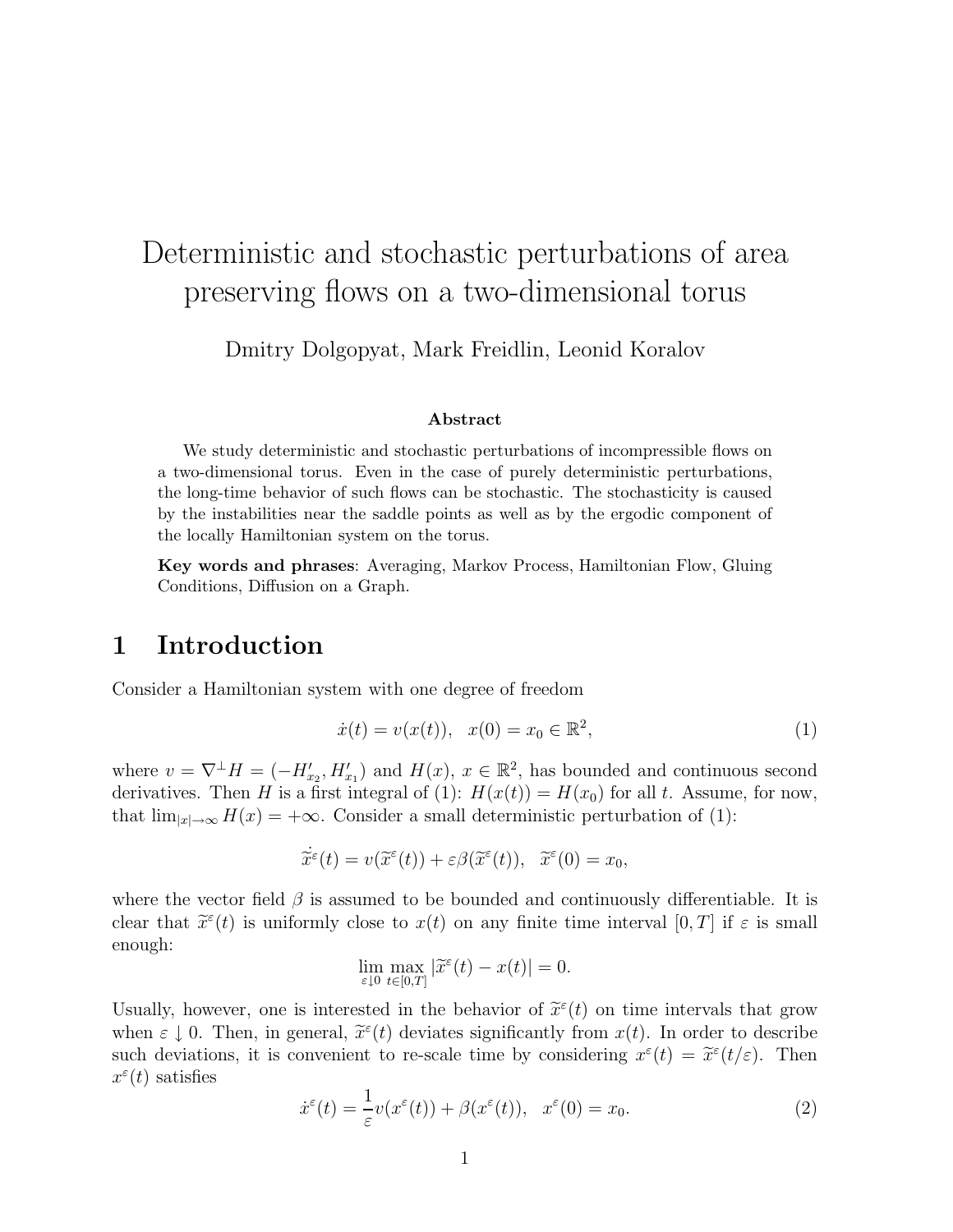The dynamics described by (2) consists of the fast motion (with speed of order  $1/\varepsilon$ ) along the unperturbed trajectories of (1) together with the slow motion (with speed of order 1) in the direction transversal to the unperturbed trajectories.

Assume, for a moment, that the Hamiltonian  $H$  has just one well. Then the slow component of the motion can be described completely by the evolution of  $H(x^{\varepsilon}(t))$ :

$$
H(x^{\varepsilon}(t)) - H(x_0) = \int_0^t \langle \beta(x^{\varepsilon}(s)), \nabla H(x^{\varepsilon}(s)) \rangle ds.
$$

Before  $H(x^{\varepsilon}(t))$  changes by  $\delta$  (a small constant independent of  $\varepsilon$ ), the fast component makes a large number of rotations (of order  $\delta/\varepsilon$ ) along the unperturbed trajectory. The classical averaging principle (Chapter 10 of [2]) gives that

$$
\lim_{\varepsilon \downarrow 0} H(x^{\varepsilon}(t)) = y(t)
$$

uniformly on each finite time interval, where  $y(t)$  is the solution of the averaged equation

$$
\dot{y}(t) = \frac{\overline{\beta}(y(t))}{T(y(t))}, \quad y(0) = H(x_0). \tag{3}
$$

Here

$$
T(h) = \int_{\gamma(h)} \frac{dl}{|\nabla H|}
$$

is the period of rotation along the level set  $\gamma(h) = \{x \in \mathbb{R}^2 : H(x) = h\}$  and

$$
\overline{\beta}(h) = \int_{\gamma(h)} \frac{\langle \beta, H \rangle}{|\nabla H|} dl.
$$

Thus the long-time behavior of the perturbed system can be described in terms of the evolution of the slow component according to (3).

The situation becomes more complicated if the Hamiltonian has more than one well: first, since the system (1) has an additional (discrete) first integral and so the slow motion now has two components, and, second, since the limit  $\lim_{\varepsilon \to 0} H(x^{\varepsilon}(t))$  may not exist. In order to describe the slow motion, let us identify all the points that belong to the same connected component of a level set of  $H$ . Let  $h$  be the identification mapping. It is easy to see that the set  $\mathbb{G} = h(\mathbb{R}^2)$  equipped with the natural topology is a graph (see Figure 1). Denote the edges of G by  $I_1, ..., I_m$  and let  $k(x)$  be the index of the edge such that  $h(x) \in I_{k(x)}$ . Thus we get the global coordinate system  $(k, H)$  on G (each interior vertex belongs to several edges, so it can be described by different coordinates). In this coordinate system  $h(x)=(k(x), H(x)), x \in \mathbb{R}^2$ . The integer-valued function  $k(x)$ , as well as  $H(x)$ are first integrals for the unperturbed system (1), and  $h(x^{\varepsilon}(t)) = (k(x^{\varepsilon}(t)), H(x^{\varepsilon}(t)))$  is the slow component of system (2). Due to instability of system (1) near the saddle points, the process  $h(x^{\varepsilon}(t))$  is very sensitive to small changes of  $\varepsilon$ , and the limit  $\lim_{\varepsilon\downarrow 0} h(x^{\varepsilon}(t))$ may not exist for a large class of perturbations.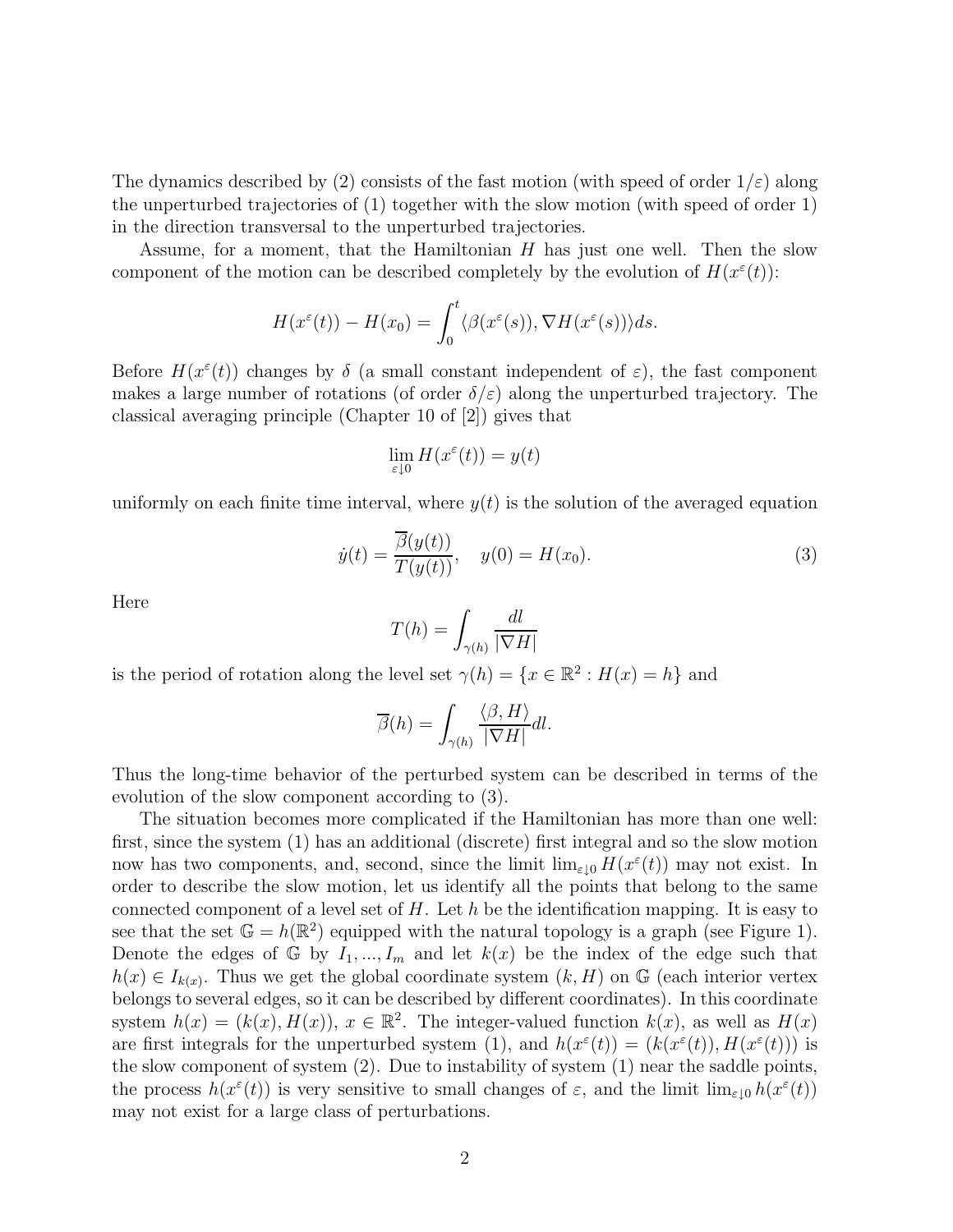Indeed, let  $\gamma$  be a separatrix loop of the Hamiltonian with a unique saddle point  $O \in \gamma$ . Thus  $\gamma$  separates the plane into two bounded domains,  $U_1$  and  $U_2$  (wells of the Hamiltonian), and one unbounded domain  $\mathcal C$ . Suppose that H does not have critical points in C, and  $H(x) > H(0)$  for  $x \in \mathcal{C}$ . Let  $\text{div}\beta(x) < 0$  for  $x \in \mathbb{R}^2$ , and  $X_0^{\varepsilon} = x \in \mathcal{C}$ . Put  $T^{\varepsilon} = \inf\{t : X_t^{\varepsilon} \in \gamma\}.$  One can check that  $\lim_{\varepsilon \downarrow 0} T^{\varepsilon} = T^0 < \infty$ , and  $X_{T^0+t}^{\varepsilon}$  alternatingly belongs to  $U_1$  or  $U_2$  as  $\varepsilon \downarrow 0$  for each  $t > 0$ . Since the limiting slow motions in different wells are, in general, different, the limit  $\lim_{\varepsilon \downarrow 0} X_{T^0+t}^{\varepsilon}$  does not exist. The limit, in the sense of convergence in distribution of random processes, will exist in certain cases if the initial condition for the process is assumed to have a continuous density, although one can give examples of H and  $\beta$  when the limit does not exist even for continuously distributed initial conditions (see [4]).



Figure 1: The graph of  $H$  and the corresponding graph  $\mathbb{G}$ .

On the other hand, one can consider perturbations of (1) that contain, besides the vector field  $\varepsilon \beta(x)$ , a diffusion term which is yet smaller than  $\varepsilon$ . More precisely, instead of equation (2) let us consider

$$
dX_t^{\varkappa,\varepsilon} = \frac{1}{\varepsilon}v(X_t^{\varkappa,\varepsilon})dt + \beta(X_t^{\varkappa,\varepsilon})dt + \varkappa u(X_t^{\varkappa,\varepsilon})dt + \sqrt{\varkappa}\sigma(X_t^{\varkappa,\varepsilon})dW_t, \quad X_t^{\varkappa,\varepsilon} \in \mathbb{R}^2, \quad (4)
$$

where u is a smooth bounded vector field,  $\sigma$  is a  $2 \times 2$  smooth bounded matrix such that  $\alpha(x) = \sigma(x)\sigma^*(x)$  is positive definite for all x,  $W_t$  is a two-dimensional Brownian motion and  $\varkappa$  is a small parameter. The slow component  $h(X_t^{\varkappa,\varepsilon})$  of the process (4) is a stochastic process on the graph G. One can prove that for fixed  $\varkappa$  the process  $h(X_t^{*,\varepsilon})$ converges weakly, as  $\varepsilon \downarrow 0$ , to a diffusion process  $Z_t^{\varkappa}$  on G. All the diffusion processes on a graph were described in [10]. When  $\varkappa \downarrow 0$ , the processes  $Z_t^{\varkappa}$  in their turn converge to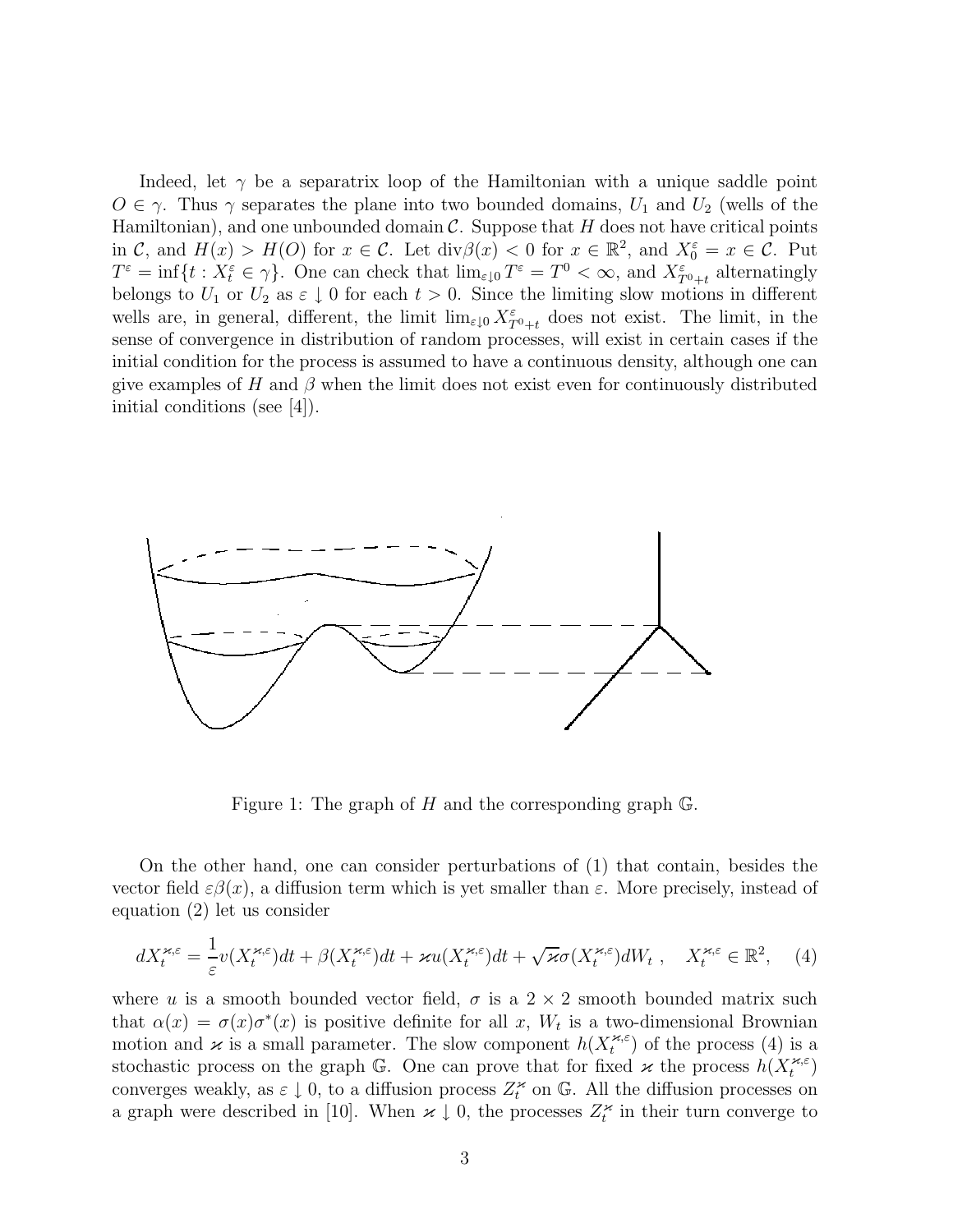a stochastic process  $Z_t$  on G. The process  $Z_t$  is a deterministic motion inside each edge governed by the averaged equation considered above for the one-well case. A trajectory of  $Z_t$  can reach an interior vertex O of G in a finite time and leaves O immediately, going to one of the other two edges that have O as an end point, with probabilities  $p_1(O)$  and  $p_2(0)$  which can be calculated explicitly. These probabilities as well as the deterministic motion inside the edges are independent of the choice of the matrix  $\sigma$  and vector field u. This means that the convergence of the slow motion of a deterministically pertrubed deterministic system to the stochastic process  $Z_t$  is an intrinsic property of the system and the deterministic perturbation. The addition of a small stochastic term is used only as a regularization of the problem. The stochasticity of the limiting slow motion is actually a result of instability of system (1) near the saddle points. These results were obtained by Brin and Freidlin in [4] for the case when all the level sets of H are compact.

In the current paper we consider an incompressible periodic vector field  $v$ . We assume that  $v$  is typical in the sense that all the equilibrium points of  $v$  are non-degenerate, there are no saddle connections, and the projections of some of the flow lines on  $\mathbb{T}^2$  are not periodic (the case when the projections of all the unbounded flow lines are periodic was covered in  $[4]$ . It has been conjectured by M. Freidlin  $[9]$  that the averaging principle (Theorem 1 below) holds for random perturbations of such flows. This has been proved by Dolgopyat and Koralov in [6] for generic flows (flows with Diophantine rotation numbers) and by Sowers in [16] (for flows whose stream function is nearly periodic). In [7] a general result for arbitrary rotation numbers was obtained, covering in particular the cases considered in [6] and [16]. An assumption was made that the Lebesgue measure on the torus was invariant for the diffusion processes that appear after the small perturbation of the original flow. In the current paper we get rid of this assumption and then study deterministic perturbations of such flows.

Let us start by describing the structure of the stream lines of the unperturbed flow. Since  $v$  is periodic, we can write  $H$  as

$$
H(x_1, x_2) = H_0(x_1, x_2) + ax_1 + bx_2,
$$

where  $H_0$  is periodic. Note that a and b are rationally independent (otherwise all the unbounded flow lines would be periodic). It has been shown by Arnold in [1] that in this case the structure of the stream lines of  $v$  considered on the torus is as follows. There are finitely many domains  $U_k$ ,  $k = 1, \ldots, n$ , bounded by the separatrices of the flow, such that the trajectories of the dynamical system  $X_t = v(X_t)$  in each  $U_k$  behave as in a part of the plane: they are either periodic or tend to a point where the vector field is equal to zero. The trajectories form one ergodic class outside of the domains  $U_k$ . More precisely, let  $\mathcal{E} = \mathbb{T}^2 \setminus \left[\bigcup_{k=1}^n U_k\right]$ . Here  $[\cdot]$  stands for the closure of a set. Then the dynamical system is ergodic on  $\mathcal E$  (and is, in fact, mixing for typical rotation numbers (see [12])).

Although  $H$  itself is not periodic, we can consider its critical points as points on the torus, since  $\nabla H$  is periodic. All the maxima and the minima of H are located inside the domains  $U_k$ . There may also be saddle points of H inside some of the domains  $U_k$ , and the level sets containing such points will be the separatrices of the flow.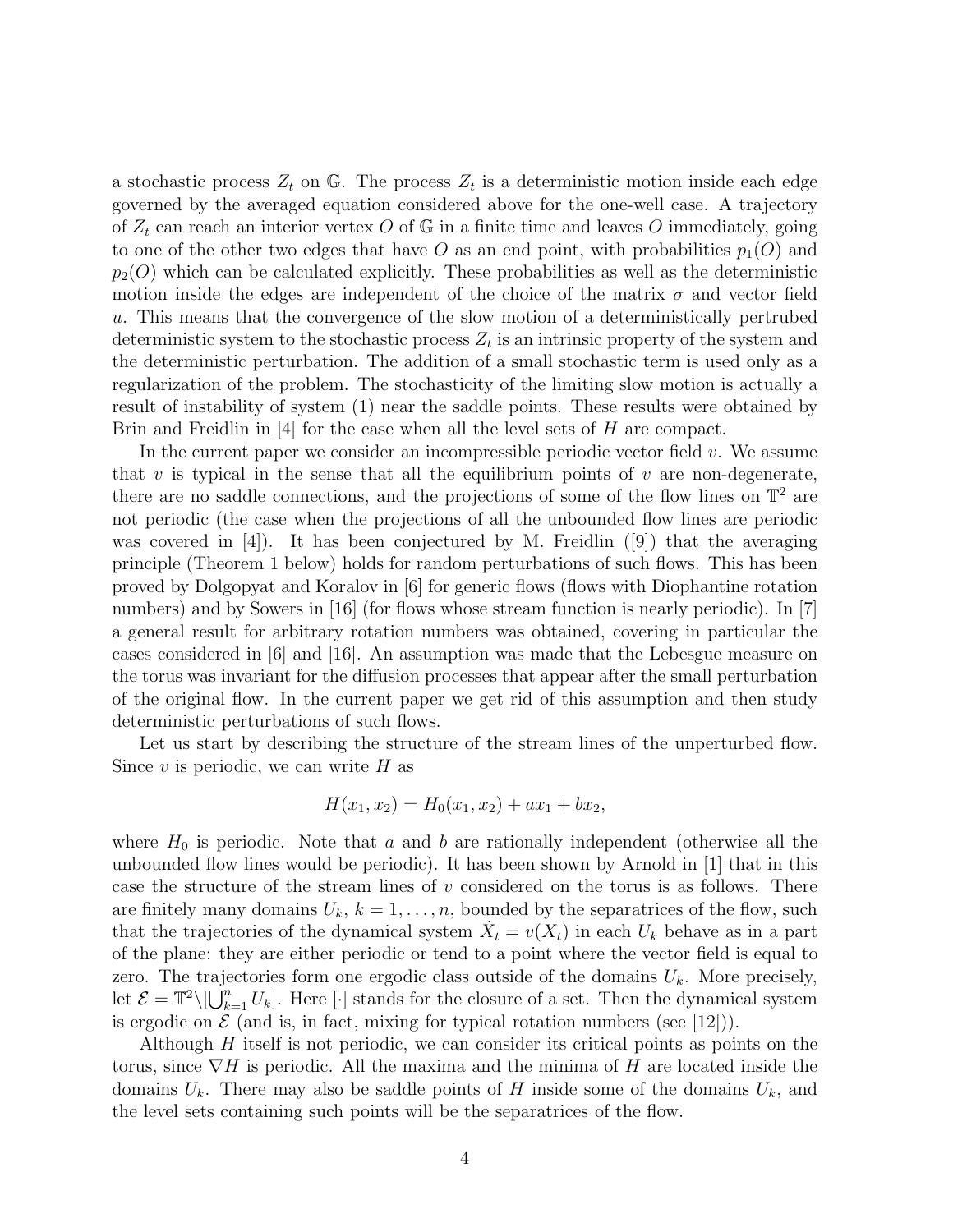Let us introduce the finite graph G and the mapping  $h : \mathbb{T}^2 \to \mathbb{G}$  that correspond to the structure of the stream lines of the flow on the torus. The graph is a tree and  $h$  maps the entire ergodic component to one point - to the root of the tree that will be denoted by O. Next, we identify all the points that belong to each of the compact flow lines. This way each connected domain bounded by the separatrices gets mapped into an edge of the graph, while the separatrices and the local maxima and minima of H get mapped into vertices of the graph (see Figure 2). In particular, the root of the graph serves as an end point for *n* edges (*n* is the number of domains  $U_k$ ).



Figure 2: The stream lines of the flow and the corresponding graph

Let  $I_1, ..., I_n$  be the edges of the graph. We can introduce coordinates  $h_k, 1 \leq k \leq n$ , on the edges as follows. If V is a connected domain such that  $H(V) = I_k$ ,  $x_0 \in \partial V$  is such that  $H(x_0) = y_0$ , where  $y_0$  is the end point of  $I_k$  that is closer to the root, and  $x \in V$  is such that  $H(x) = y$ , then we put  $h_k(y) = H(x) - H(x_0)$ . Then the value of  $h_k$  together with the number of the edge k form a global coordinate system on  $\mathbb{G}$  (each interior vertex belongs to several edges, so it can be described by different coordinates).

Now consider the process  $X_t^{\varkappa,\varepsilon}$  on  $\mathbb{T}^2$  given by the stochastic differential equation

$$
dX_t^{\varkappa,\varepsilon} = \frac{1}{\varepsilon}v(X_t^{\varkappa,\varepsilon})dt + \beta(X_t^{\varkappa,\varepsilon})dt + \varkappa u(X_t^{\varkappa,\varepsilon})dt + \sqrt{\varkappa}\sigma(X_t^{\varkappa,\varepsilon})dW_t, \quad X_t^{\varkappa,\varepsilon} \in \mathbb{T}^2, \quad (5)
$$

which can be viewed as a small stochastic perturbation of  $(2)$ . Here v is an incompressible periodic vector field,  $\beta$  and u are periodic vector fields,  $\sigma$  is a 2 × 2 periodic matrix such that  $\alpha(x) = \sigma(x)\sigma^*(x)$  is positive definite for all x,  $W_t$  is a two-dimensional Brownian motion and  $x > 0$  is a small parameter. We assume that v,  $\beta$ , u and  $\sigma$  are infinitely smooth and have a common period in each of the variables that is equal to one and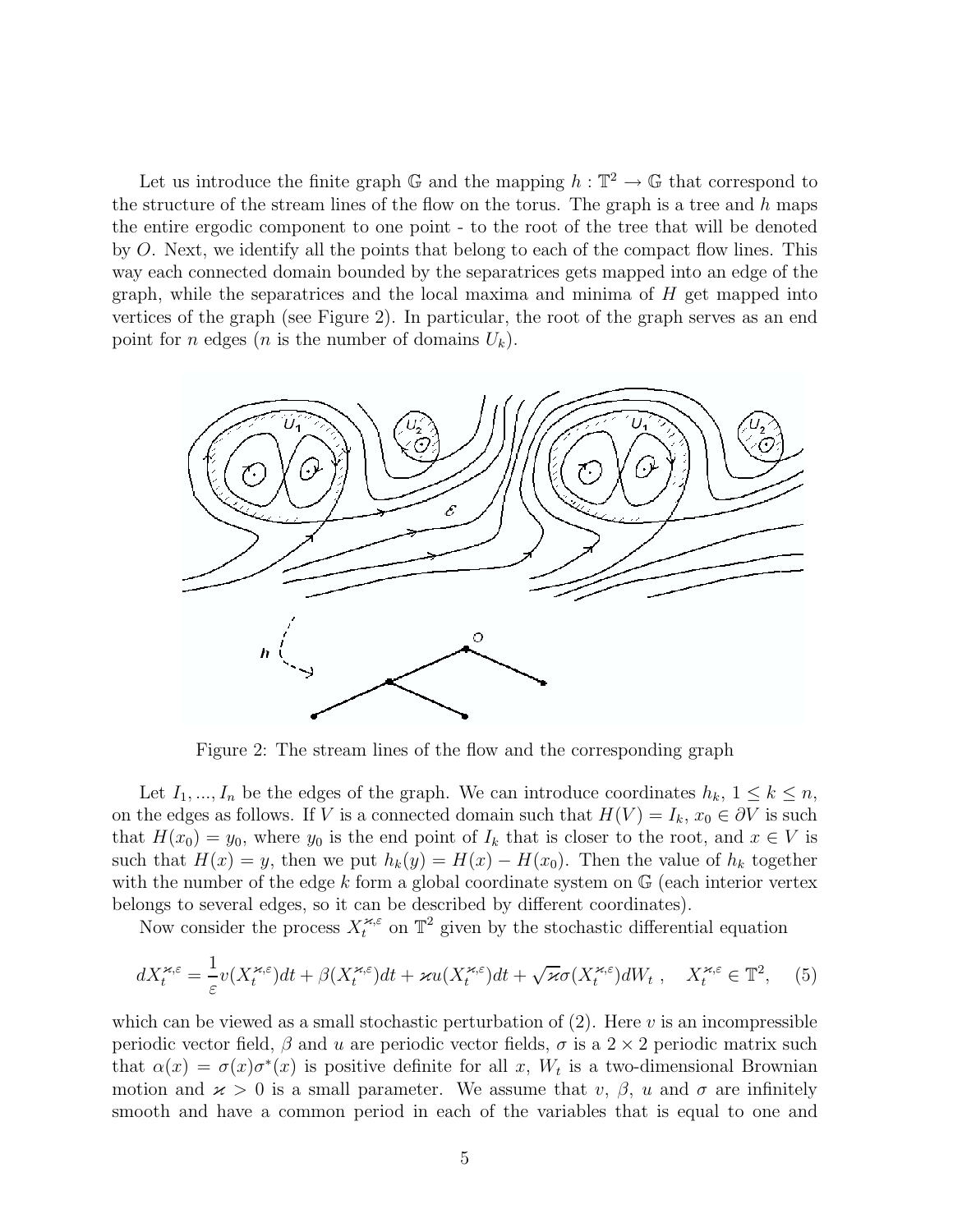that the initial distribution of  $X_t^{\varkappa,\varepsilon}$  does not depend on  $\varepsilon$  [to add here and maybe **elsewhere: and**  $\varkappa$ . We assume that the generator  $L^{\varkappa,\varepsilon}$  of the process  $X_t^{\varkappa,\varepsilon}$  can be written in the form

$$
L^{\varkappa,\varepsilon}f = \frac{1}{\varepsilon} \langle v, \nabla f \rangle + \langle \beta, \nabla f \rangle + \frac{\varkappa}{2} \text{div}(\alpha \nabla f),
$$

that is

 $u_i = ((\alpha_{1i})'_{x_1} + (\alpha_{2i})'_{x_2})/2, \quad i = 1, 2.$  (6)

The latter assumption is made only for simplicity of notation, it can be easily avoided by adding a small correction term to  $\beta$ .

Let  $Y_t^{*,\varepsilon} = h(X_t^{*,\varepsilon})$  be the corresponding process on G. In Section 2 we demonstrate that for fixed  $\chi > 0$  the process  $Y_t^{*,\varepsilon}$  converges, in the sense of weak convergence of induced measures, as  $\varepsilon \downarrow 0$ , to a Markov process on the graph. The limiting process will be denoted by  $Z_t^{\kappa}$ . In Section 3 we identify the limit of  $Z_t^{\kappa}$  as  $\kappa \downarrow 0$  and show that it does not depend on the random perturbation (choice of the matrix-valued function  $\alpha$ ). The limiting process, which will be denoted by  $Z_t$ , moves deterministically along the edges of the graph. When it reaches a vertex, other than the root, it proceeds with deterministic motion along the "next" edge, which is chosen randomly with probabilities that depend on v and  $\beta$ . If the process reaches the root of the graph, it is delayed there for a random exponentially distributed time, and then moves along the "next" edge, which is chosen randomly.

The parameter of the exponential distribution is independent of the matrix  $\alpha$ . This means that stochasticity at  $O$  is an intrinsic property of purely deterministic system  $(2)$ .

## **2 Averaging principle for random perturbations**

#### **2.1 Formulation of the result**

We assume for brevity that each of the domains  $U_k$ ,  $k = 1, ..., n$ , contains a single critical point  $M_k$  of H (a maximum or a minimum of H). The general case can be easily considered using the results of this paper and [4]. Let  $A_k$ ,  $k = 1, ..., n$ , be the saddle points of H, such that  $A_k$  is on the boundary of  $U_k$ . We denote the boundary of  $U_k$  by  $\gamma_k$ .

For now we are assuming that  $\varkappa$  is fixed and  $\varepsilon$  tends to zero. Therefore, we can temporarily omit the dependence of the process on  $\varkappa$  from the notations. Let  $X_t^{\varepsilon}$  solve the stochastic differential equation

$$
dX_t^{\varepsilon} = \frac{1}{\varepsilon} v(X_t^{\varepsilon}) dt + \beta (X_t^{\varepsilon}) dt + u(X_t^{\varepsilon}) dt + \sigma (X_t^{\varepsilon}) dW_t , \quad X_t^{\varepsilon} \in \mathbb{T}^2.
$$
 (7)

We assume that the initial distribution of  $X_t^{\varepsilon}$  does not depend on  $\varepsilon$ .

The phase space of the limiting process will be a graph  $\mathbb{G}$ , which consists of n edges  $I_k, k = 1, ..., n$ , (segments labeled by k), where each segment is either  $[H(M_k) - H(A_k), 0]$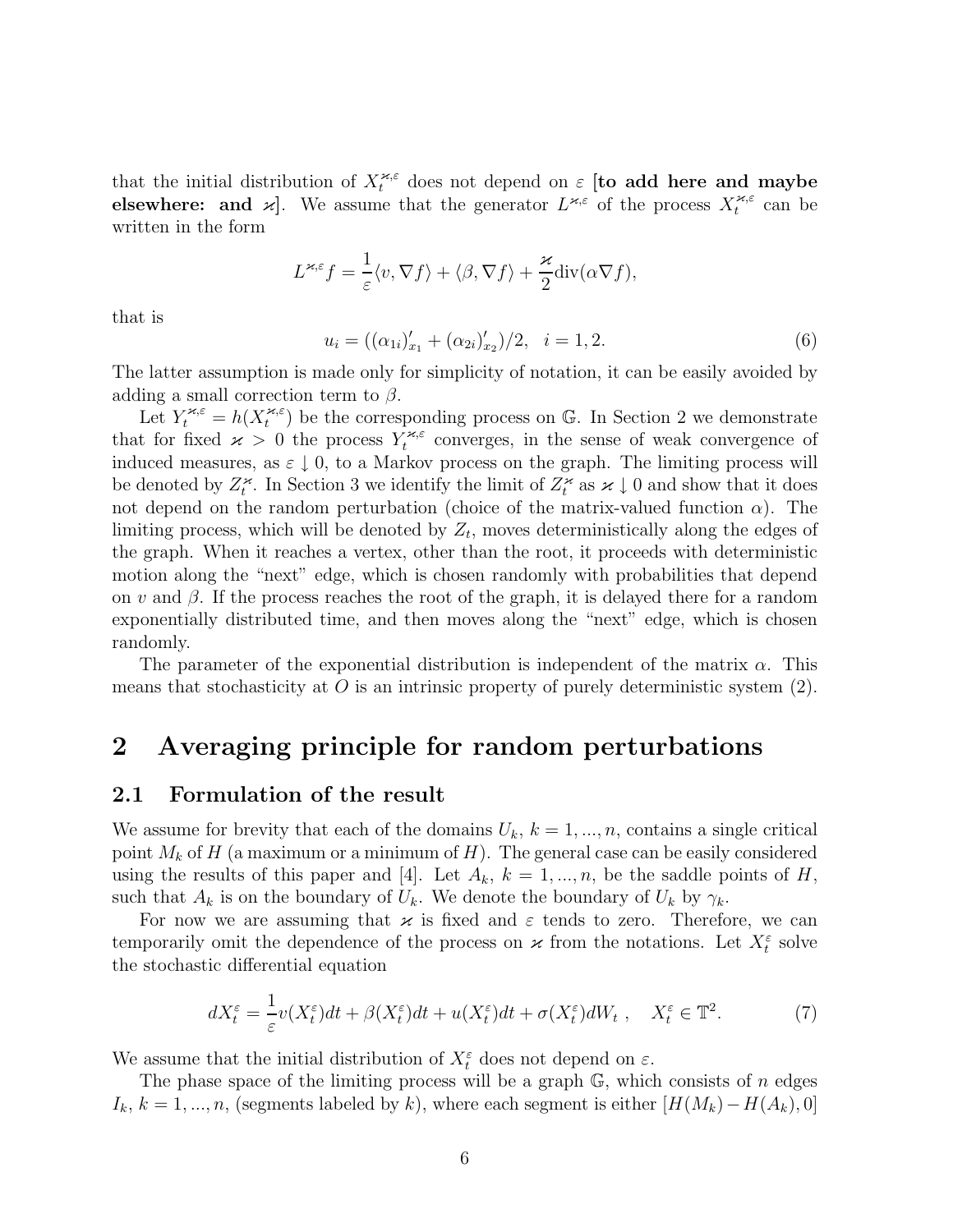(if  $M_k$  is a minimum) or  $[0, H(M_k) - H(A_k)]$  (if  $M_k$  is a maximum). All the edges share a common vertex (the root) that will be denoted by O. Thus a point in  $\mathbb{G} \setminus O$  can be determined by specifying  $k$  (the number of the edge) and the coordinate on the edge. We define the mapping  $h : \mathbb{T}^2 \to \mathbb{G}$  as follows

$$
h(x) = \begin{cases} O & \text{if } x \in [\mathcal{E}] \\ (k, H(x) - H(A)) & \text{if } x \in U_k, \end{cases}
$$

where  $|\mathcal{E}|$  is the closure of  $\mathcal{E}$ . We shall use the notation  $h_k$  for the coordinate on  $I_k$ . For a function f defined on G we will often write  $f(h_k)$  instead of  $f(k, h_k)$  when it is clear that the argument belongs to the  $k$ -th edge of the graph.

We denote the set  $\{x \in [U_k] : H(x) - H(A) = h_k\}$  by  $\gamma_k(h_k)$ . Thus  $\gamma_k = \gamma_k(0) = \partial U_k$ . Let  $L_k f(h_k) = a_k(h_k)f'' + b_k(h_k)f'$  be the differential operator on the interior of  $I_k$  with the coefficients

$$
a_k(h_k) = \frac{1}{2} \left( \int_{\gamma_k(h_k)} \frac{1}{|\nabla H|} dl \right)^{-1} \int_{\gamma_k(h_k)} \frac{\langle \alpha \nabla H, \nabla H \rangle}{|\nabla H|} dl \quad \text{and} \tag{8}
$$

$$
b_k(h_k) = \frac{1}{2} \left( \int_{\gamma_k(h_k)} \frac{1}{|\nabla H|} dl \right)^{-1} \int_{\gamma_k(h_k)} \frac{2\langle \beta + u, \nabla H \rangle + \alpha \cdot H''}{|\nabla H|} dl,
$$
(9)

where  $\alpha \cdot H''(x) = \sum_{1 \leq i,j \leq 2} \alpha_{ij}(x) H''_{x_i x_j}(x)$ . Let

$$
p_k = \pm \frac{1}{2} (\text{Area}(\mathcal{E}))^{-1} \int_{\gamma_k} \frac{\langle \alpha \nabla H, \nabla H \rangle}{|\nabla H|} dl = \pm \frac{1}{2} (\text{Area}(\mathcal{E}))^{-1} \left| \int_{U_k} \text{div}(\alpha \nabla H)(x) dx \right|, \tag{10}
$$

where the sign + is taken if  $A_k$  is a local minimum for H restricted to  $U_k$ , and  $-$  is taken otherwise.

Consider the process  $Y_t$  on G which is defined via its generator  $\mathcal L$  as follows. The domain of  $\mathcal L$  denoted by  $D(\mathcal L)$  consists of those functions  $f \in C(\mathbb G)$  which

(a) Are twice continuously differentiable in the interior of each of the edges;

(b) Have the limits  $\lim_{h_k\to 0} L_k f(h_k)$  and  $\lim_{h_k\to (H(M_k)-H(A_k))} L_k f(h_k)$  at the endpoints of each of the edges. Moreover, the value of the limit  $q = \lim_{h_k \to 0} L_k f(h_k)$  is the same for all edges;

(c) Have the limits  $\lim_{h_k \to 0} f'(h_k)$ , and

$$
\sum_{k=1}^{n} p_k \lim_{h_k \to 0} f'(h_k) = q.
$$
 (11)

For functions f which satisfy the above three properties, we define  $\mathcal{L}f = L_k f$  in the interior of each edge, and as the limit of  $L_k f$  at the endpoints of  $I_k$ .

It well-known (see [10], [15]) that there exists a strong Markov process on G with continuous trajectories, with the generator  $\mathcal{L}$ . The measure on  $C([0,\infty),\mathbb{G})$  induced by the process is uniquely defined by the operator and the initial distribution of the process.

The rest of this section is devoted to the proof of the following theorem.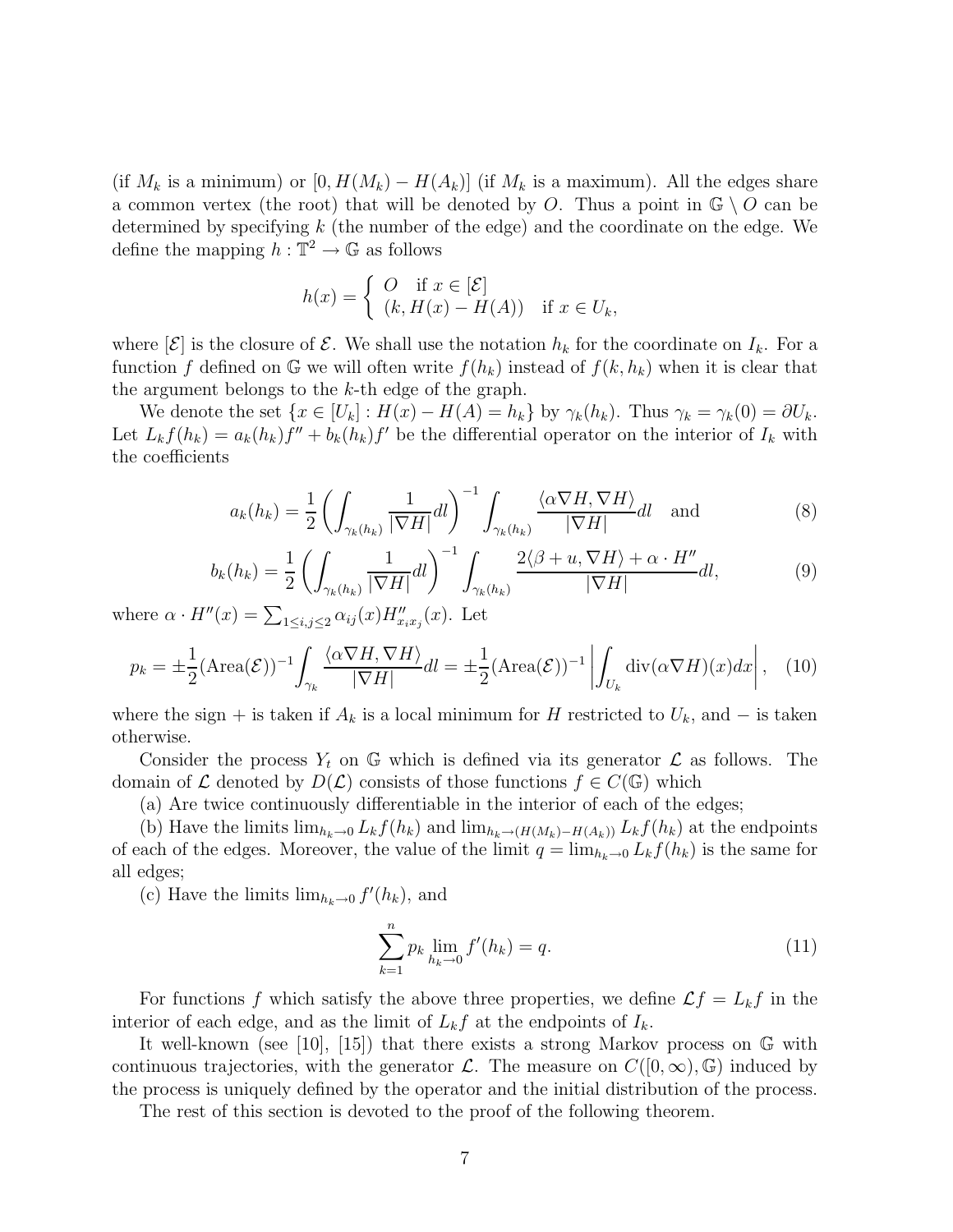**Theorem 1.** The measure on  $C([0,\infty), \mathbb{G})$  induced by the process  $Y_t^{\varepsilon} = h(X_t^{\varepsilon})$  converges weakly to the measure induced by the process with the generator  $\mathcal L$  with the initial distribution  $h(X_0^{\varepsilon})$ .

In the case  $\beta = 0$  the limiting operator has a clear intuitive meaning. First let us consider the motion inside an edge. Let the support of  $f \in D(\mathcal{L})$  belong to the interior of one edge  $I_k$ . Applying the Ito formula to  $f(h_k(X_t^{\varepsilon}))$ , we see that

$$
f(h_k(X_t^{\varepsilon})) - \int_0^t \left( a(X_s^{\varepsilon}) f''(h_k(X_s^{\varepsilon})) + b(X_s^{\varepsilon}) f'(h_k(X_s^{\varepsilon})) \right) ds
$$

is a martingale, where

$$
a = \frac{1}{2} \langle \alpha \nabla H, \nabla H \rangle
$$
,  $b = \langle u, \nabla H \rangle + \frac{1}{2} \alpha H''$ .

When  $\varepsilon$  is small, the trajectories of the diffusion process converge to the motion along the streamlines of  $H$ , so the integrals over time are well approximated by the averaged values over the streamlines.

Next we explain the gluing conditions. Note that for each  $\varepsilon$  the Lebesgue measure is invariant for process on  $\mathbb{T}^2$ , so its projection  $\mu$  to  $\mathbb{G}$  should be invariant for the limiting process. In other words, for each  $f \in \mathcal{D}(\mathcal{L})$  we should have

$$
\int_{\mathbb{G}} (\mathcal{L}f) d\mu = 0. \tag{12}
$$

The projection has the following form

$$
d\mu = \sum_{k=1}^{n} g_k(h_k) dh_k + \lambda(\mathcal{E}) \delta_O,
$$

where

$$
g_k(h_k) = \int_{\gamma_k(h_k)} \frac{1}{|\nabla H|} dl.
$$

Integrating by parts, we get

$$
\int_{\mathbb{G}} (\mathcal{L}f) d\mu = \sum_{k=1}^{n} \int_{I_k} (\mathcal{L}^* g_k) dh_k + \lambda(\mathcal{E}) \mathcal{L}f(0) + \sum_{k=1}^{n} s_k \left( ((a_k g_k)' - b_k g_k) f - a_k g_k f' \right)(0),
$$

where  $s_k = 1$  if  $A_k$  is a local minimum for H restricted to  $U_k$ , and  $s_k = -1$  otherwise.

Note that from (8), (9) and the Stokes formula it follows that  $(g_k a_k)' = g_k b_k$ . Therefore (12) reduces to

$$
\lambda(\mathcal{E})\mathcal{L}f(0) = \sum_{k=1}^{n} s_k(a_k g_k f')(0),
$$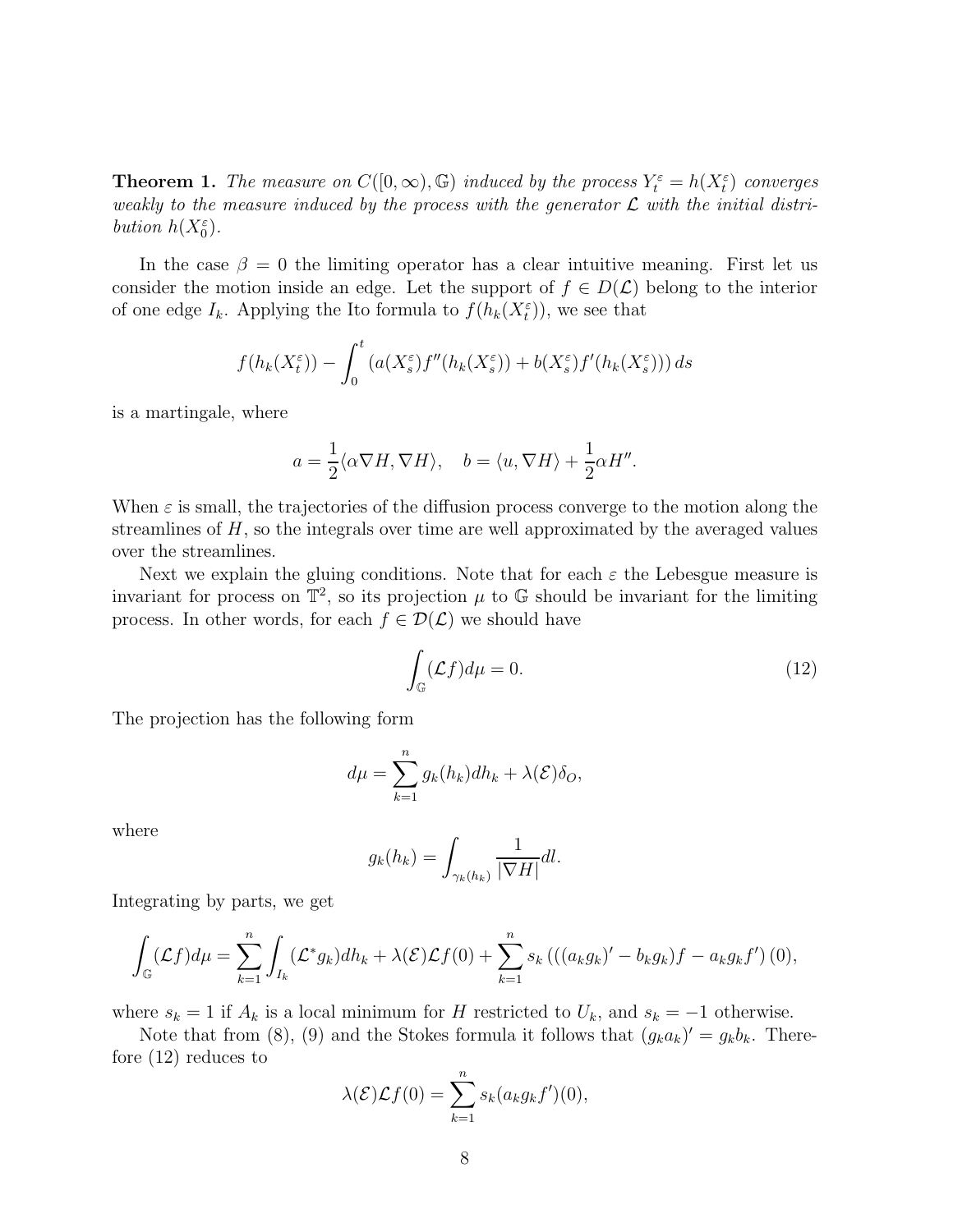which explains the choice of coefficients  $p_k$  in (11).

If  $\beta \neq 0$ , then the form of  $\mathcal L$  inside the edges can be found by the same reasoning as above, but the meaning of the gluing conditions is less clear. The main result of this section is that the gluing conditions remain the same as in the incompressible case. Roughly speaking, the reason is the following. In [7] we showed that the orbit can not stay in  $\mathcal E$  for a long time. Therefore, the Girsanov Theorem shows that the behavior of the process with  $\beta \neq 0$  in a neighborhood of  $\mathcal E$  should be similar to the behavior of the process with the same coefficients u and  $\sigma$ , but with  $\beta = 0$ , and so the gluing conditions for the two processes should be the same.

Let us now give a rigorous argument. We need the following lemma.

**Lemma 2.1.** For any function  $f \in D(\mathcal{L})$  and any  $T > 0$  we have

$$
\mathbb{E}_x[f(h(X_T^{\varepsilon})) - f(h(X_0^{\varepsilon})) - \int_0^T \mathcal{L}f(h(X_s^{\varepsilon}))ds] \to 0 \quad \text{as } \varepsilon \to 0,
$$
 (13)

uniformly in  $x \in \mathbb{T}^2$ .

An analogous lemma was used in the monograph of Freidlin and Wentzell ([11], Chapter 8) to justify the convergence of the process  $Y_t^{\varepsilon}$  to the limiting process on the graph. The main idea, roughly speaking, is to use the tightness of the family  $Y_t^{\varepsilon}$ , and then to show that the limiting process (along any subsequence), is a solution of the martingale problem, corresponding to the operator  $\mathcal{L}$ .

The main difference between our case and that of [11] is the presence of an ergodic component. However, all the arguments used to prove the main theorem based on (13) remain the same. Thus, upon referring to Lemma 3.1 of [11], it is enough to prove our Lemma 2.1 above.

Lemma 2.1 was proved in [7] for the case when  $\beta = 0$ . One of the important ingredients in the proof is an estimate on the time it takes for the process to exit the ergodic component. The estimate uses the results of [8] and [17] (which are also closely related to [3] and [5]) which allow one to relate the time it takes the process to exit  $\mathcal E$  to the spectral properties of the operators related to the generator of the process in  $\mathcal{E}$ . In the current paper we reduce the general case to the one with  $\beta = 0$ .

### **2.2 Proof of Lemma 2.1.**

Before we proceed with the rigorous arguments, let us briefly discuss the main idea for the proof of Lemma 2.1. Together with  $X_t^{\varepsilon}$ , we will consider an auxiliary process  $X_t^{\varepsilon}$ obtained from  $X_t^{\varepsilon}$  by setting  $\beta = 0$  in the right hand side of (7). For  $\rho > 0$ , the measure on  $C([0, \rho])$  induced by  $X_t^{\varepsilon}$  is absolutely continuous with respect to the measure induced by  $\bar{X}_t^{\varepsilon}$  starting at the same point, and the density of the first measure with respect to the second one is close to one if  $\rho$  is small, as follows from the Girsanov theorem. We can split the interval  $[0, T]$  into subintervals of length  $\rho$  and consider the contribution to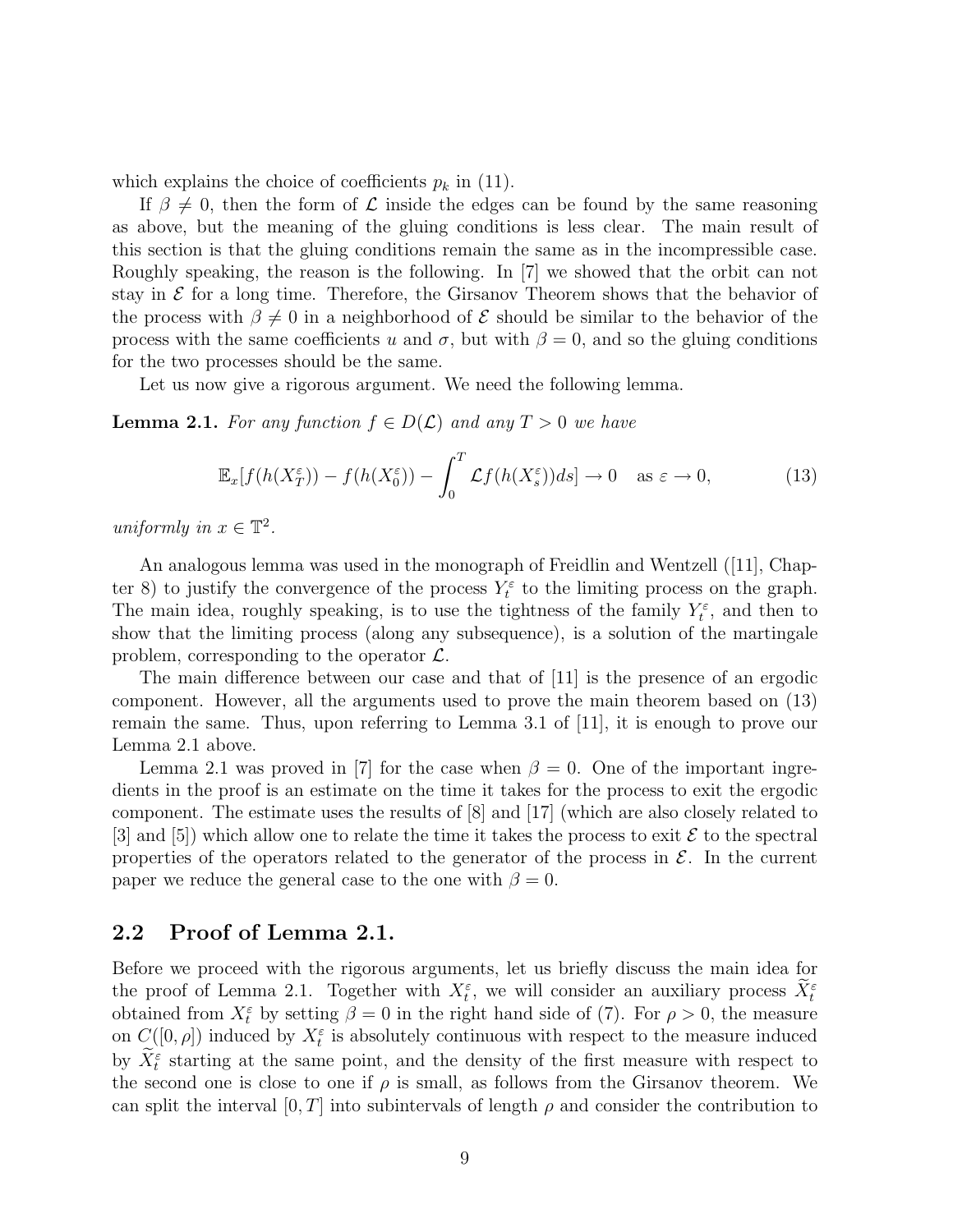the expectation in (13) from each of the small intervals separately. We further split each of the small intervals into random subintervals as follows. Introduce the curves  $\overline{\gamma}_k$  inside  $U_k$  that are asymptotically close to  $\gamma_k$  when  $\varepsilon \downarrow 0$ , thus separating the time axis into the intervals (between hitting  $\gamma_k$  and  $\gamma$ ) that the process spends in  $U_k$  on the way to the ergodic component and the intervals (between hitting  $\gamma$  and hitting one of the intervals  $\overline{\gamma}_k$ ) that the process spends in a neighborhood of  $\mathcal{E}$ . The contribution from the intervals of the first type is treated using the classical averaging theory. The contribution from the intervals of the second type is compared to the contribution from the same intervals for the auxiliary process, for which the result is already available, using the fact that the measures induced by the two processes are similar.

The proof of Lemma 2.1 will rely on several other lemmas. Below we shall introduce a number of processes, stopping times, and sets, which will depend on  $\varepsilon$ . However, we shall not always incorporate this dependence on  $\varepsilon$  into notation, so one must be careful to distinguish between the objects which do not depend on  $\varepsilon$  and those which do.

Fix an arbitrary  $\alpha \in (1/4, 1/2)$ . Let  $\overline{\gamma}_k = \gamma_k(\varepsilon^{\alpha})$  and  $\overline{\gamma} = \bigcup_{k=1}^n \overline{\gamma}_k$ . Let  $\gamma = \bigcup_{k=1}^n \gamma_k$ be the boundary of  $U = \bigcup_{k=1}^{n} U_k$ . Let  $\sigma$  be the first time when the process  $X_t^{\varepsilon}$  reaches  $\gamma$ and  $\tau$  be the first time when the process reaches  $\overline{\gamma}$ .

We inductively define the following two sequences of stopping times. Let  $\sigma_0 = \sigma$ . For  $n \geq 0$  let  $\tau_n$  be the first time following  $\sigma_n$  when the process reaches  $\overline{\gamma}$ . For  $n \geq 1$  let  $\sigma_n$ be the first time following  $\tau_{n-1}$  when the process reaches  $\gamma$ .

**Lemma 2.2.** We have the following limit

$$
\lim_{\varepsilon \downarrow 0} \sup_{x \in \text{Cl}(\mathcal{E})} \mathbb{E}_x \sigma = 0.
$$

*Proof.* The same lemma was proved in [7] under the additional assumption that  $\beta = 0$ . Consider an auxiliary process  $\tilde{X}_t^{\varepsilon}$  obtained from  $X_t^{\varepsilon}$  by setting  $\beta = 0$  in the right hand side of (7). Since the result holds when  $\beta = 0$ , for each  $\delta > 0$  we have

$$
\lim_{\varepsilon \downarrow 0} \sup_{x \in \text{Cl}(\mathcal{E})} \mathbb{P}_x(\tilde{\sigma} > \delta) = 0,\tag{14}
$$

where  $\tilde{\sigma}$  is the first time when the process  $\tilde{X}_{t}^{\varepsilon}$  reaches  $\gamma$ . Let  $\mu_{x}^{\varepsilon}$  be the measure on  $C([0,\delta], \mathbb{T}^2)$  induced by  $X_t^{\varepsilon}$  starting at x and  $\widetilde{\mu}_x^{\varepsilon}$  the measure induced by  $\widetilde{X}_t^{\varepsilon}$  starting at x. By the Girsanov theorem,  $\mu_x^{\varepsilon}$  is absolutely continuous with respect to  $\tilde{\mu}_x^{\varepsilon}$  with a density  $p_x^{\varepsilon}$ , and

$$
\inf_{x \in \text{Cl}(\mathcal{E})} \tilde{\mu}_x^{\varepsilon} (p_x^{\varepsilon} \ge 3/4) \ge 3/4
$$

provided that  $\delta$  is sufficiently small. Therefore, by (14),

$$
\sup_{x \in \text{Cl}(\mathcal{E})} \mathbb{P}_x(\sigma > \delta) \le 1/2,
$$

provided that  $\varepsilon$  is sufficiently small. Since  $\delta$  was arbitrary, the lemma follows from the Markov property of the process  $X_t^{\varepsilon}$ . □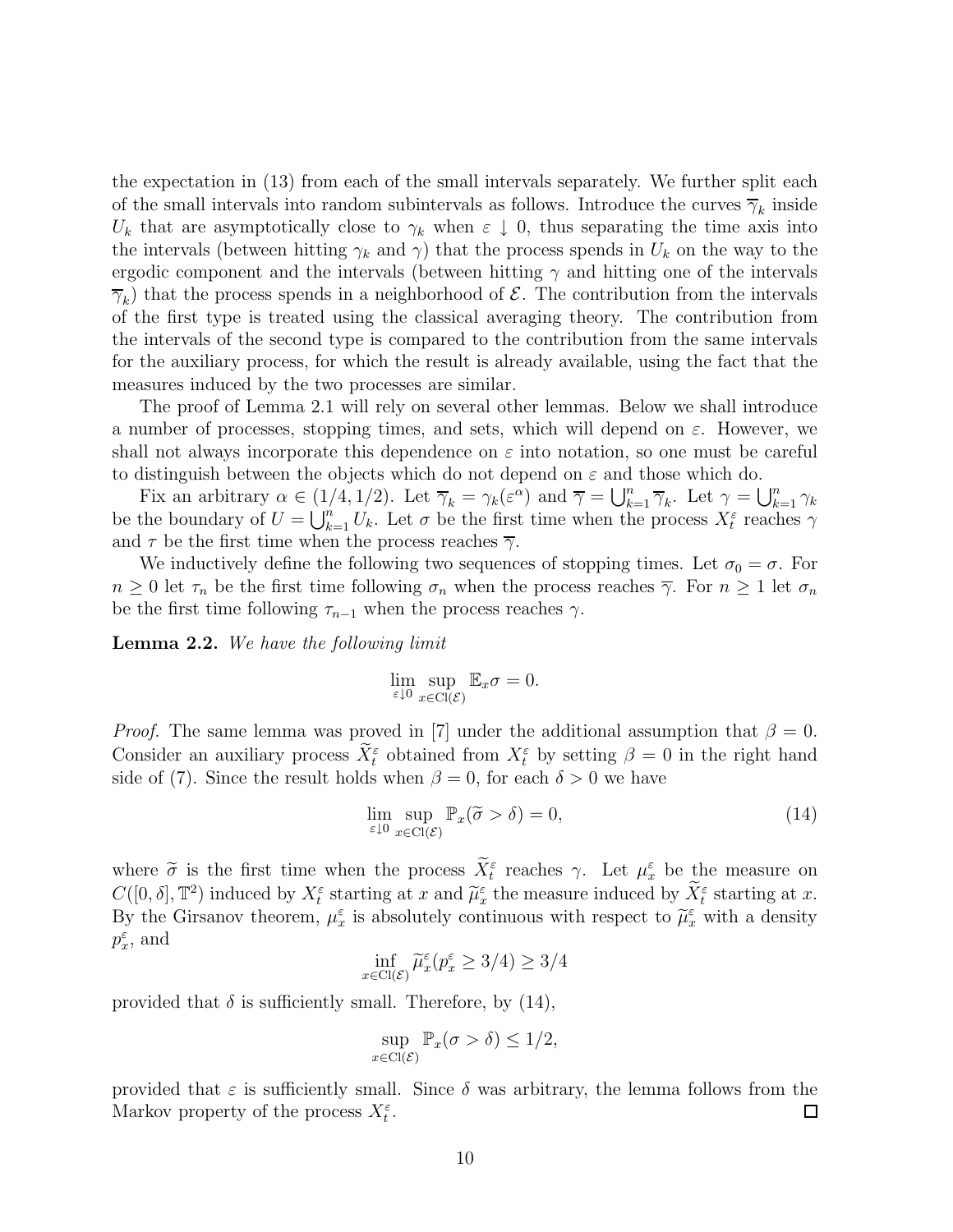**Lemma 2.3.** For each function  $f \in D(\mathcal{L})$  we have

$$
\sup_{x \in \mathbb{T}^2} \sup_{\sigma' \leq \sigma} |\mathbb{E}_x[f(h(X_{\sigma'}^{\varepsilon})) - f(h(X_0^{\varepsilon})) - \int_0^{\sigma'} \mathcal{L}f(h(X_s^{\varepsilon}))ds]| \to 0 \quad \text{as } \varepsilon \to 0,
$$
 (15)

where the first supremum is taken over all stopping times  $\sigma' \leq \sigma$ .

*Proof.* If the supremum is restricted to the set  $\mathbb{T}^2 \setminus \text{Cl}(\mathcal{E})$ , then the statement follows from the averaging principle inside a periodic component (see [13] for the case when there are no saddle points inside  $U_k$  and [11] in the general case). The statement with the supremum taken over  $Cl(\mathcal{E})$  immediately follows from Lemma 2.2 if one takes into account that  $f(h(x)) = \text{const}$  for  $x \in \text{Cl}(\mathcal{E})$ .  $\Box$ 

**Lemma 2.4.** For each function  $f \in D(\mathcal{L})$  we have

$$
\sup_{x \in \mathbb{T}^2} |\mathbb{E}_x[f(h(X^\varepsilon_\tau)) - f(h(X^\varepsilon_0)) - \int_0^\tau \mathcal{L}f(h(X^\varepsilon_s))ds]| \to 0 \quad \text{as } \varepsilon \to 0. \tag{16}
$$

*Proof.* Let  $\overline{U} \subset U$  be the union of the domains bounded by  $\overline{\gamma}$ . Note that

$$
\sup_{x \in \overline{U}} |\mathbb{E}_x[f(h(X^\varepsilon_\tau)) - f(h(X^\varepsilon_0)) - \int_0^\tau \mathcal{L}f(h(X^\varepsilon_s))ds]| \to 0 \quad \text{as } \varepsilon \to 0,
$$

as follows from the classical averaging principle. Since  $\mathcal{L}f$  is bounded and f is nearly constant on  $\mathbb{T}^2 \setminus \overline{U}$  (which is a small neighborhood of  $\mathcal{E}$ ), it is sufficient to show that

$$
\sup_{x \in \mathbb{T}^2 \setminus \overline{U}} \mathbb{E}_x \tau \to 0 \quad \text{as } \varepsilon \to 0. \tag{17}
$$

This has been done in [7] for the case when  $\beta = 0$ . The general case follows from the Markov property of the process and the Girsanov theorem the same way as in the proof of Lemma 2.2. 口

**Lemma 2.5.** For each function  $f \in \mathcal{D}$  we have the following asymptotic estimate

$$
\sup_{x \in \overline{\gamma}} \sup_{\sigma' \leq \sigma} |\mathbb{E}_x[f(h(X_{\sigma'}^{\varepsilon})) - f(h(X_0^{\varepsilon})) - \int_0^{\sigma'} \mathcal{L}f(h(X_s^{\varepsilon}))ds]| = o(\varepsilon^{\alpha}) \quad \text{as } \varepsilon \to 0,
$$
 (18)

where the first supremum is taken over all stopping times  $\sigma' \leq \sigma$ .

This lemma is similar to the averaging principle inside the periodic component – the difference is that now the initial point is not fixed, but is located at a distance of order  $\varepsilon^{\alpha}$  from the boundary of the periodic component. This guarantees that the expectation of the exit time from the periodic component is of order  $O(\varepsilon^{\alpha})$ , which allows for the  $o(\varepsilon^{\alpha})$  estimate of the left hand side of (18). The needed modifications to the averaging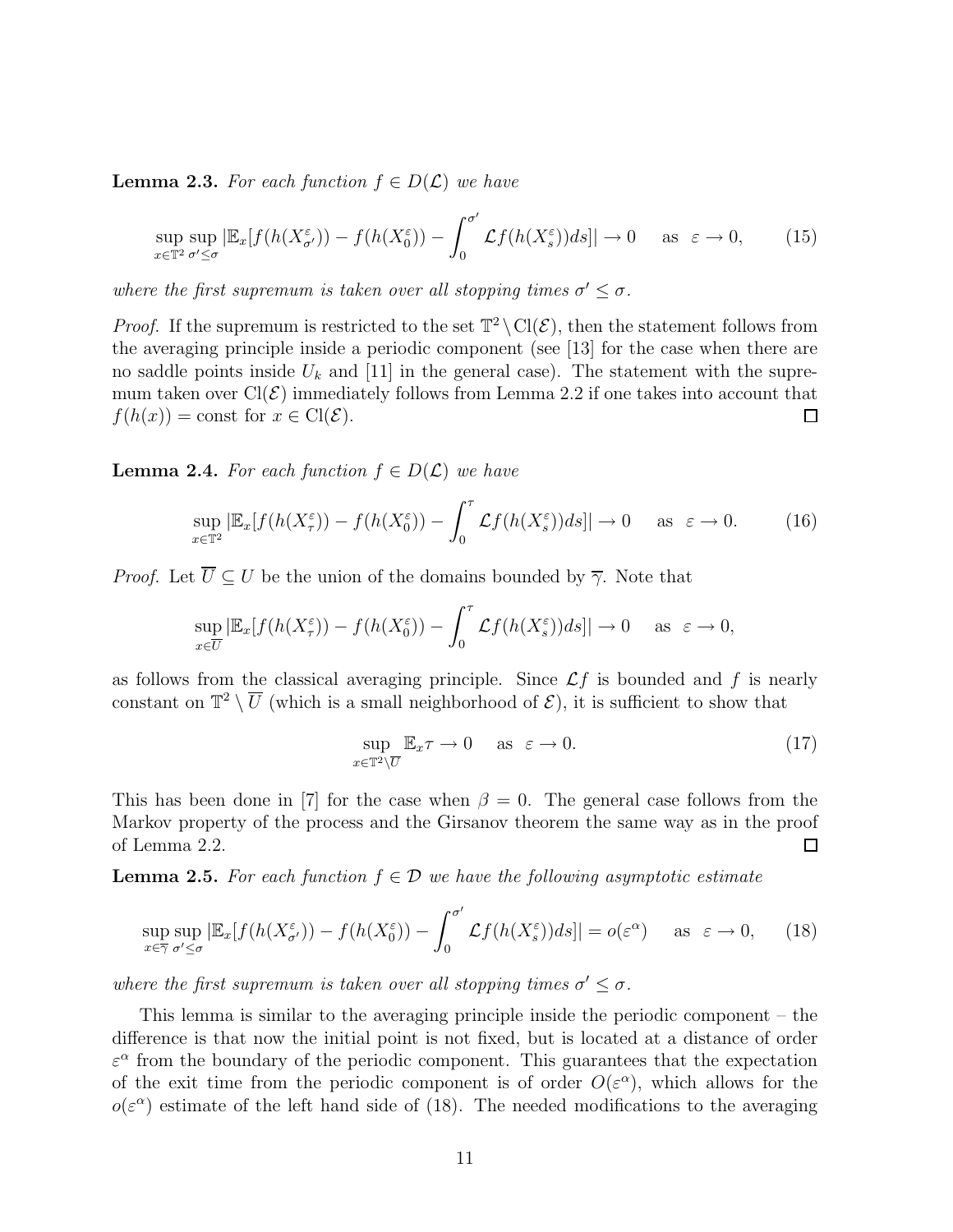principle are not difficult (see, for example, Lemma 4.4 of [14] where a similar statement was proved).

We'll need to control the number of excursions between  $\overline{\gamma}$  and  $\gamma$  before time T. For this purpose we formulate the following lemma, whose proof is similar to that of Lemma 2.5 in [6].

**Lemma 2.6.** There is a constant  $r > 0$ , such that for all sufficiently small  $\varepsilon$  we have

$$
\sup_{x \in \overline{\gamma}} \mathbb{E}_x e^{-\sigma} \le 1 - r \varepsilon^{\alpha}.
$$

Using the Markov property of the process and Lemma 2.6, for  $n \geq 1$  we get the estimate

$$
\sup_{x \in \mathbb{T}^2} \mathbb{E}_x e^{-\sigma_n} \le \sup_{x \in \overline{\gamma}} \mathbb{E}_x e^{-\sigma_{n-1}} \le (\sup_{x \in \overline{\gamma}} \mathbb{E}_x e^{-\sigma})^{n-1} \le (1 - r\varepsilon^\alpha)^{n-1}.
$$
\n(19)

The first inequality here follows from the definition of  $\sigma_n$ . Note that for  $n \geq 0$ 

$$
\mathbb{P}_x(\tau_n < T) \le \mathbb{P}_x(\sigma_n < T) \le \mathbb{P}_x(e^{-\sigma_n} > e^{-T}) \le e^T(1 - r\varepsilon^{\alpha})^{n-1}.
$$

The last inequality here is due to (19) and the Chebyshev inequality if  $n \geq 1$  and is obvious for  $n = 0$ . Taking the sum in n, we obtain

$$
\sum_{n=0}^{\infty} \mathbb{P}_x(\tau_n < T) \le \sum_{n=0}^{\infty} \mathbb{P}_x(\sigma_n < T) \le \sum_{n=0}^{\infty} e^T (1 - r \varepsilon^{\alpha})^{n-1} \le K \varepsilon^{-\alpha},\tag{20}
$$

where the constant  $K$  depends on  $T$ .

*Proof of Lemma 2.1.* Let  $f \in \mathcal{D}$ ,  $T > 0$ , and  $\eta > 0$  be fixed. We would like to show that the absolute value of the left hand side of  $(13)$  is less than  $\eta$  for all sufficiently small positive  $\varepsilon$ . Using the stopping times  $\tau_n$  and  $\sigma_n$  we can rewrite the expectation in the left hand side of (13) as follows

$$
\mathbb{E}_{x}[f(h(X_{T}^{\varepsilon})) - f(h(X_{0}^{\varepsilon})) - \int_{0}^{T} \mathcal{L}f(h(X_{s}^{\varepsilon}))ds] =
$$

$$
\mathbb{E}_{x}[f(h(X_{T\wedge\sigma}^{\varepsilon})) - f(h(X_{0}^{\varepsilon})) - \int_{0}^{T\wedge\sigma} \mathcal{L}f(h(X_{s}^{\varepsilon}))ds] +
$$

$$
\sum_{n=0}^{\infty} \mathbb{E}_{x}(\chi_{\{\sigma_{n} < T\}}[f(h(X_{\tau_{n}\wedge T}^{\varepsilon})) - f(h(X_{\sigma_{n}}^{\varepsilon})) - \int_{\sigma_{n}}^{\tau_{n}\wedge T} \mathcal{L}f(h(X_{s}^{\varepsilon}))ds] +
$$

$$
\sum_{n=0}^{\infty} \mathbb{E}_{x}(\chi_{\{\tau_{n} < T\}}[f(h(X_{\sigma_{n+1}\wedge T}^{\varepsilon})) - f(h(X_{\tau_{n}}^{\varepsilon})) - \int_{\tau_{n}}^{\sigma_{n+1}\wedge T} \mathcal{L}f(h(X_{s}^{\varepsilon}))ds]),
$$
\n(21)

provided that the sums in the right hand side converge absolutely (which follows from the arguments below). Due to (15), the absolute value of the first term on the right hand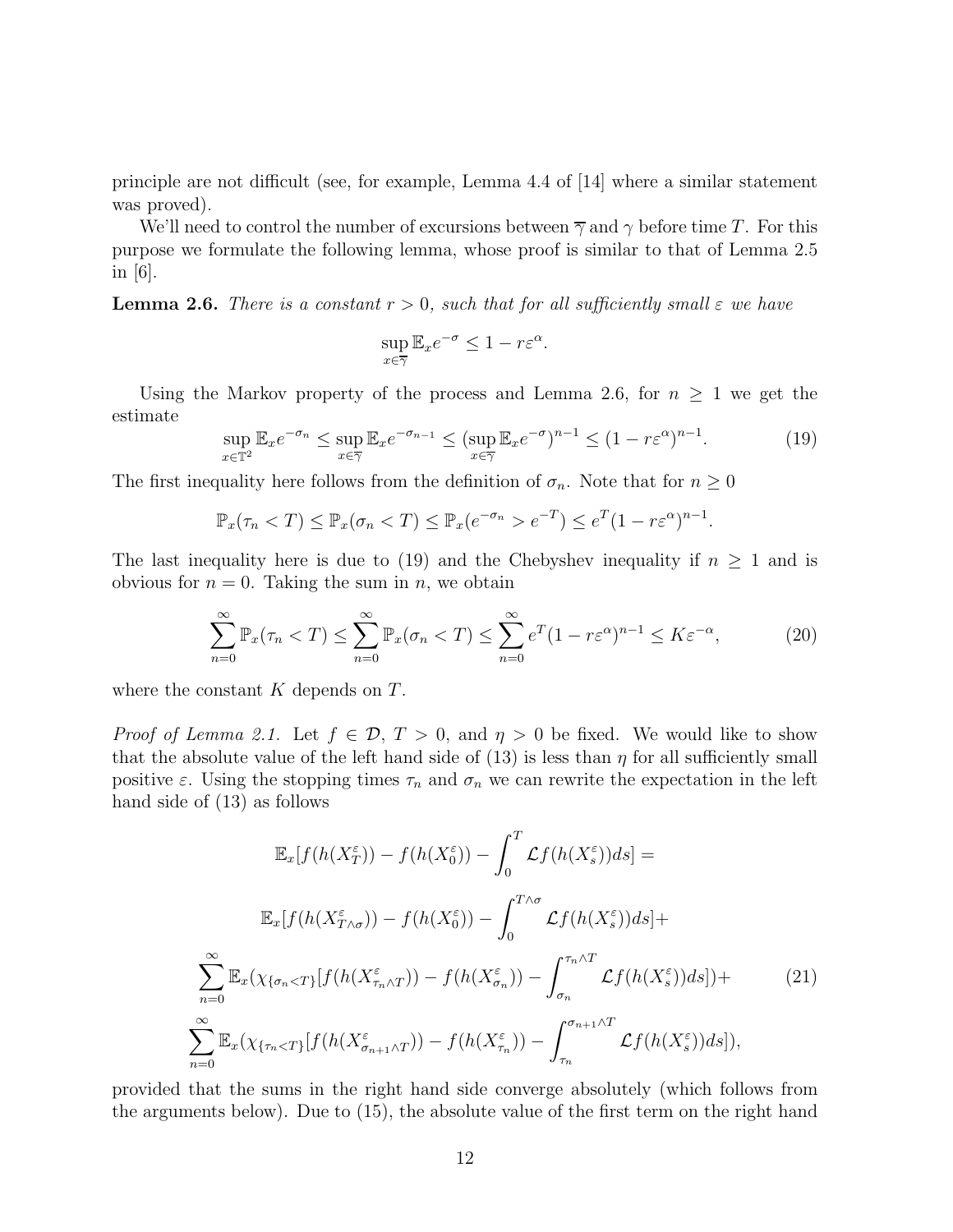side of this equality can be made smaller than  $\eta/4$  for all sufficiently small  $\varepsilon$ . Therefore, it remains to estimate the two infinite sums.

Let us start with the second sum. By (18), we can find  $\varepsilon_0$ , such that for all  $\varepsilon < \varepsilon_0$  we have

$$
\sup_{x \in \overline{\gamma}} \sup_{\sigma' \leq \sigma} |\mathbb{E}_x[f(h(X_{\sigma'}^{\varepsilon})) - f(h(X_0^{\varepsilon})) - \int_0^{\sigma'} \mathcal{L}f(h(X_s^{\varepsilon}))ds]| \leq \frac{\eta \varepsilon^{\alpha}}{4K}.
$$

Therefore, by (20) and due to the Markov property of the process, for  $\varepsilon < \varepsilon_0$  we have

$$
\left| \sum_{n=0}^{\infty} \mathbb{E}_x(\chi_{\{\tau_n < T\}}[f(h(X_{\sigma_{n+1}\wedge T}^{\varepsilon})) - f(h(X_{\tau_n}^{\varepsilon})) - \int_{\tau_n}^{\sigma_{n+1}\wedge T} \mathcal{L}f(h(X_s^{\varepsilon}))ds] \right| \le
$$
\n
$$
\sup \sup \left| \mathbb{E}_x[f(h(X_{\sigma'}^{\varepsilon})) - f(h(X_0^{\varepsilon})) - \int_{\sigma'}^{\sigma'} \mathcal{L}f(h(X_s^{\varepsilon}))ds \right| \sum_{n=0}^{\infty} \mathbb{E}_x \chi_{\{\tau_n < T\}} \leq \frac{\eta}{4} \,. \tag{22}
$$

$$
\int_0^{\infty} \frac{1}{\sqrt{2\pi}} \int_0^{\infty} \frac{1}{\sqrt{2\pi}} \int_0^{\infty} \frac{1}{\sqrt{2\pi}} \int_0^{\infty} \frac{1}{\sqrt{2\pi}} \int_0^{\infty} \frac{1}{\sqrt{2\pi}} \int_0^{\infty} \frac{1}{\sqrt{2\pi}} \int_0^{\infty} \frac{1}{\sqrt{2\pi}} \int_0^{\infty} \frac{1}{\sqrt{2\pi}} \int_0^{\infty} \frac{1}{\sqrt{2\pi}} \int_0^{\infty} \frac{1}{\sqrt{2\pi}} \int_0^{\infty} \frac{1}{\sqrt{2\pi}} \int_0^{\infty} \frac{1}{\sqrt{2\pi}} \int_0^{\infty} \frac{1}{\sqrt{2\pi}} \int_0^{\infty} \frac{1}{\sqrt{2\pi}} \int_0^{\infty} \frac{1}{\sqrt{2\pi}} \int_0^{\infty} \frac{1}{\sqrt{2\pi}} \int_0^{\infty} \frac{1}{\sqrt{2\pi}} \int_0^{\infty} \frac{1}{\sqrt{2\pi}} \int_0^{\infty} \frac{1}{\sqrt{2\pi}} \int_0^{\infty} \frac{1}{\sqrt{2\pi}} \int_0^{\infty} \frac{1}{\sqrt{2\pi}} \int_0^{\infty} \frac{1}{\sqrt{2\pi}} \int_0^{\infty} \frac{1}{\sqrt{2\pi}} \int_0^{\infty} \frac{1}{\sqrt{2\pi}} \int_0^{\infty} \frac{1}{\sqrt{2\pi}} \int_0^{\infty} \frac{1}{\sqrt{2\pi}} \int_0^{\infty} \frac{1}{\sqrt{2\pi}} \int_0^{\infty} \frac{1}{\sqrt{2\pi}} \int_0^{\infty} \frac{1}{\sqrt{2\pi}} \int_0^{\infty} \frac{1}{\sqrt{2\pi}} \int_0^{\infty} \frac{1}{\sqrt{2\pi}} \int_0^{\infty} \frac{1}{\sqrt{2\pi}} \int_0^{\infty} \frac{1}{\sqrt{2\pi}} \int_0^{\infty} \frac{1}{\sqrt{2\pi}} \int_0^{\infty} \frac{1}{\sqrt{2\pi}} \int_0^{\infty} \frac{1}{\sqrt{2\pi}} \int_0
$$

later. We introduce the stopping times  $\overline{\sigma}_n$ , where  $\overline{\sigma}_0 = \sigma_0$  and  $\overline{\sigma}_n$ ,  $0 \leq n \leq [T/\rho]$ , is the first of the stopping times  $\sigma_k$  which exceeds  $\overline{\sigma}_{n-1}$  by at least  $\rho$ . We wish to replace the sum by

$$
\sum_{n=0}^{[T/\rho]} \mathbb{E}_x(\chi_{\{\overline{\sigma}_n < T\}} \mathbb{E}_{X_{\overline{\sigma}_n}^{\varepsilon}} \sum_{k=0}^{\infty} \chi_{\{\sigma_k < \rho\}}[f(h(X_{\tau_k}^{\varepsilon})) - f(h(X_{\sigma_k}^{\varepsilon})) - \int_{\sigma_k}^{\tau_k} \mathcal{L}f(h(X_s^{\varepsilon}))ds]). \tag{23}
$$

Indeed, by Lemma 2.4 and the Markov property of the process, we can replace  $\tau_n \wedge T$ by  $\tau_n$  everywhere in first sum in the right hand side of (21), and the difference will be smaller than  $\eta/4$  if  $\varepsilon$  is sufficiently small. The difference between the resulting expression and the one in (23) is estimated using the Markov property by

$$
\sup_{x \in \gamma} \sup_{\alpha \le \rho} |\mathbb{E}_x \sum_{k=0}^{\infty} \chi_{\{\sigma_k < \alpha\}}[f(h(X_{\tau_k}^{\varepsilon})) - f(h(X_{\sigma_k}^{\varepsilon})) - \int_{\sigma_k}^{\tau_k} \mathcal{L}f(h(X_s^{\varepsilon}))ds]|, \tag{24}
$$

where the second supremum is taken over stopping times  $\alpha \leq \rho$ . In order to estimate the expressions in (23) and (24), we will need the following lemma, whose proof is provided below.

**Lemma 2.7.** For each  $f \in \mathcal{D}$  and  $\delta > 0$  there is  $\rho > 0$  such that

$$
\sup_{x \in \gamma} \sup_{\alpha \le \rho} |\mathbb{E}_x \sum_{n=0}^{\infty} \chi_{\{\sigma_n < \alpha\}}[f(h(X_{\tau_n}^{\varepsilon})) - f(h(X_{\sigma_n}^{\varepsilon})) - \int_{\sigma_n}^{\tau_n} \mathcal{L}f(h(X_s^{\varepsilon})) ds]| \le \delta \rho \tag{25}
$$

for all sufficiently small  $\varepsilon$ , where the second supremum is taken over stopping times  $\alpha \leq \rho$ .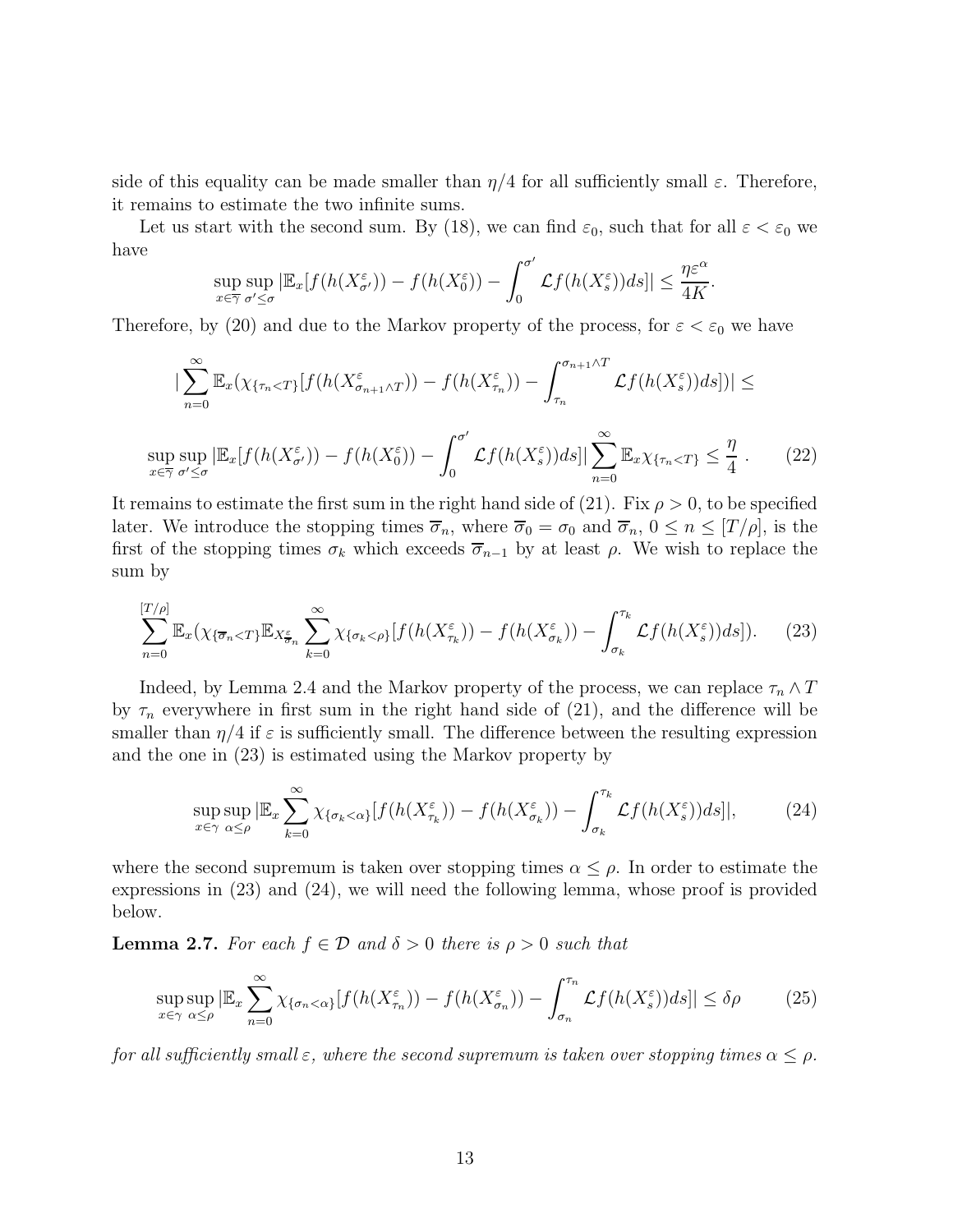If we choose  $\delta = \eta/(4(T+1))$  and take  $\rho \in (0,1)$  such that (25) holds, then the absolute value of the expression in (23) and the expression in (24) are estimated by  $\eta/4$ . This shows that the right hand side of  $(21)$  is estimated by  $\eta$ , as required. □

Proof of Lemma 2.7. We'll divide the proof into several steps.

(a) Consider the process  $\hat{X}_t^{\varepsilon}$  obtained from  $X_t^{\varepsilon}$  by setting  $\beta = 0$  in the right hand side of (7). Let us show that for each  $\rho > 0$ ,

$$
\lim_{\varepsilon \downarrow 0} \sup_{x \in \gamma} \sup_{\alpha \le \rho} |\mathbb{E}_x \sum_{n=0}^{\infty} \chi_{\{\sigma_n < \alpha\}}[f(h(\widetilde{X}_{\tau_n}^{\varepsilon})) - f(h(\widetilde{X}_{\sigma_n}^{\varepsilon})) - \int_{\sigma_n}^{\tau_n} \mathcal{L}f(h(\widetilde{X}_{s}^{\varepsilon})) ds]| = 0. \tag{26}
$$

Indeed, Lemma 2.1 holds for the process  $X_t^{\varepsilon}$ , as shown in [7]. Moreover, the same proof shows that (13) remains valid if T is replaced by a stopping time  $\alpha \leq T$  and the convergence is uniform in  $\alpha$  if T is fixed. Therefore,

$$
\lim_{\varepsilon \downarrow 0} \sup_{x \in \gamma} \sup_{\alpha \le \rho} |\mathbb{E}_x[f(h(\widetilde{X}_{\alpha}^{\varepsilon})) - f(h(\widetilde{X}_{0}^{\varepsilon})) - \int_0^{\alpha} \mathcal{L}f(h(\widetilde{X}_{s}^{\varepsilon}))ds]| = 0.
$$
 (27)

The expectation in (27) can be represented as a sum of terms corresponding to the intervals  $[\sigma_n, \tau_n]$  and intervals  $[\tau_n, \sigma_{n+1}]$ , as above. The contribution from the intervals of the second type tends to zero, as in (22). Therefore the contribution from the intervals of the first type also tends to zero. Notice that the expectation in (26) is equal to the contribution from the intervals of the first type (up to a term found in (16)), thus proving (26).

(b) Given  $\rho > 0$ , let  $\mu_x^{\varepsilon}$  be the measure on  $\mathcal{C} = C([0, 2\rho], \mathbb{R}^2)$  induced by the process  $X_t^{\varepsilon}$  starting at x and  $\widetilde{\mu}_{x}^{\varepsilon}$  be the measure on C induced by the process  $X_t^{\varepsilon}$  starting at x. Let  $p_x^{\varepsilon}$  be the density of  $\mu_x^{\varepsilon}$  with respect to  $\widetilde{\mu}_x^{\varepsilon}$ . By the Girsanov theorem, for each  $c > 0$ there is  $\rho_0 > 0$  such that for  $\rho \leq \rho_0$  we have

$$
\widetilde{\mu}_x^{\varepsilon} (1 - c\delta \le p_x^{\varepsilon} \le 1 + c\delta) \ge 1 - \rho^2 \tag{28}
$$

for all sufficiently small  $\varepsilon$  and all  $x \in \gamma$ . Let  $\mathcal{C}' \subseteq \mathcal{C}$  be the event where  $p_x^{\varepsilon} \notin [1 - c\delta, 1 + c\delta]$ and  $\Omega' \subseteq \Omega$  be the event that  $(X_t^{\varepsilon}, t \in [0, 2\rho]) \in \mathcal{C}'$ .

(c) Note that by the Markov property of the process and Lemma 2.4, we can replace the stopping times  $\tau_n$  in (25) by  $\tau'_n = \min(\tau_n, 2\rho)$ .

(d) For  $0 < \rho < 1$ , we can take the same sum as in (20), but starting with  $n =$  $[\varepsilon^{-\alpha}\ln(C/\rho)]$  instead of  $n=0$ . We then obtain that for each  $\delta>0$  there is a sufficiently large  $C > 0$  that does not depend on  $\rho$  such that

$$
\sum_{n=[\varepsilon^{-\alpha}\ln(C/\rho)]}^{\infty} \mathbb{P}_x(\sigma_n < \rho) \le \sum_{n=[\varepsilon^{-\alpha}\ln(C/\rho)]}^{\infty} e^{\rho} (1-r\varepsilon^{\alpha})^{n-1} \le \delta \rho \varepsilon^{-\alpha}.
$$

Therefore, if  $\delta > 0$ ,  $\Omega'$  is the event constructed above and  $\rho$  is sufficiently small ( $\rho$  may depend on  $\delta$  now), then

$$
\sum_{n=0}^{\infty} \mathbb{P}_x(\Omega' \cap \{\sigma_n < \alpha\}) \leq \sum_{n=0}^{\infty} \mathbb{P}_x(\Omega' \cap \{\sigma_n < \rho\}) \leq
$$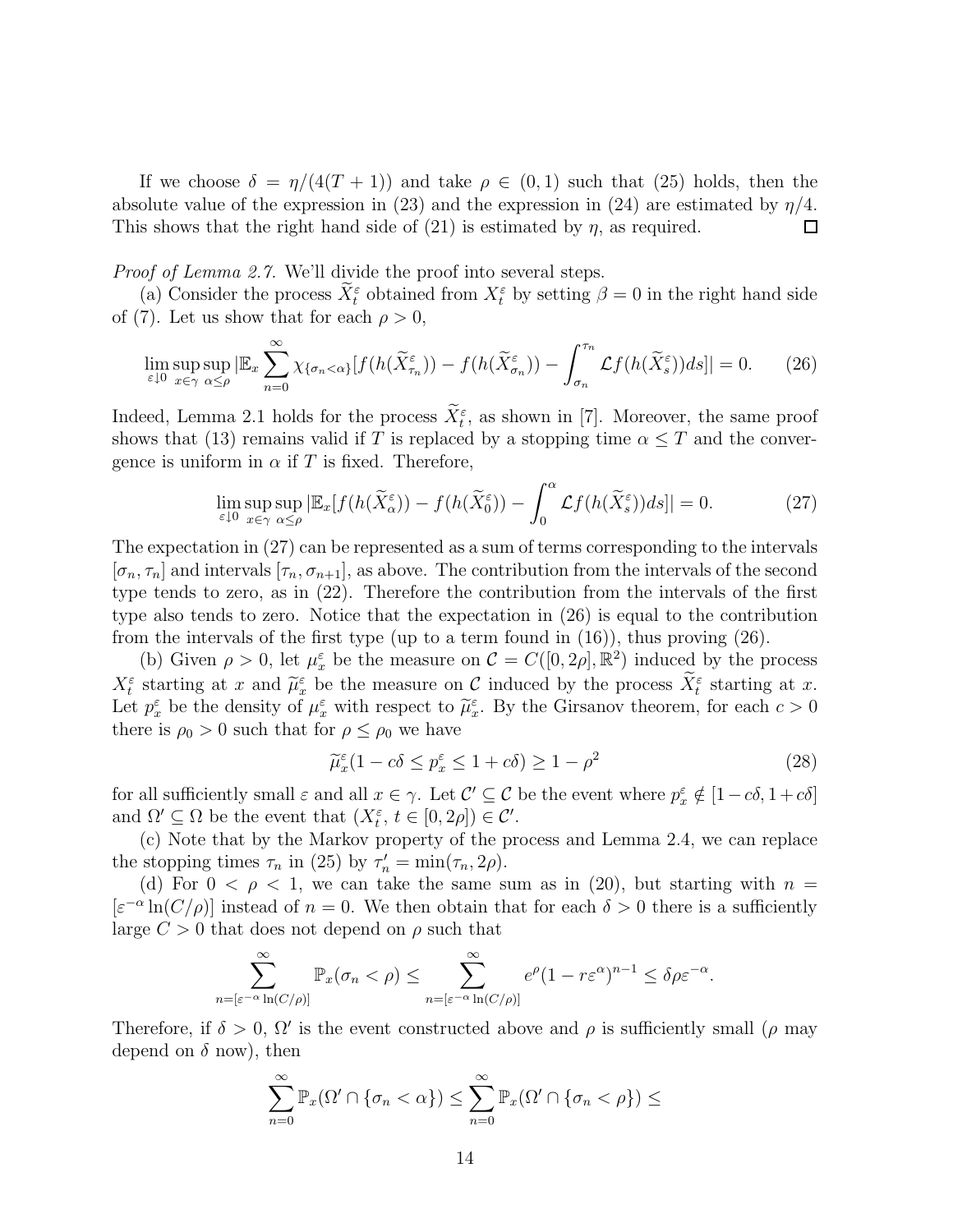$$
\sum_{n=0}^{\left[\varepsilon^{-\alpha}\ln(C/\rho)\right]-1} \mathbb{P}_x(\Omega') + \sum_{n=\left[\varepsilon^{-\alpha}\ln(C/\rho)\right]}^{\infty} \mathbb{P}_x(\sigma_n < \rho) \tag{29}
$$
  

$$
\leq \varepsilon^{-\alpha}\ln(C/\rho)\rho^2 + \delta\rho\varepsilon^{-\alpha} \leq 2\delta\rho\varepsilon^{-\alpha}.
$$

(e) Let us show that we can replace  $\chi_{\{\sigma_n<\alpha\}}$  in (25) by  $\chi_{\{\sigma_n<\alpha\}\setminus\Omega'}$ . Indeed,

$$
|\mathbb{E}_x \sum_{n=0}^{\infty} \chi_{\{\sigma_n < \alpha\} \cap \Omega'} \left[ \int_{\sigma_n}^{\tau'_n} \mathcal{L}f(h(X_s^{\varepsilon})) ds \right]| \leq 2\rho \sup |\mathcal{L}f| \mathbb{P}_x(\Omega').
$$

For arbitrary  $\delta > 0$ , this can be made smaller than  $\delta \rho$  for all sufficiently small  $\varepsilon$  by taking a sufficiently small  $\rho$ . Also,

$$
|\mathbb{E}_x \sum_{n=0}^{\infty} \chi_{\{\sigma_n < \alpha\} \cap \Omega'}[f(h(X_{\tau'_n}^{\varepsilon})) - f(h(X_{\sigma_n}^{\varepsilon}))]| \leq 2|f'(0)|\varepsilon^{\alpha} \sum_{n=0}^{\infty} \mathbb{P}_x(\Omega' \cap \{\sigma_n < \alpha\}),
$$

which can be made smaller than  $\delta \rho$  for all sufficiently small  $\varepsilon$  by taking a sufficiently small  $\rho$  due to (29).

We have thus demonstrated that the expectation in the left hand side of (25) can be approximated (with the accuracy of  $\delta \rho$  with arbitrarily small  $\delta$ ) by

$$
\mathbb{E}_x\left(\chi_{\Omega\setminus\Omega'}\sum_{n=0}^{\infty}\chi_{\{\sigma_n<\alpha\}}[f(h(X_{\tau'_n}^{\varepsilon})) - f(h(X_{\sigma_n}^{\varepsilon})) - \int_{\sigma_n}^{\tau'_n}\mathcal{L}f(h(X_s^{\varepsilon}))ds]\right).
$$
 (30)

(f) We claim that there is a constant  $K$  such that

$$
\sup_{x \in \gamma} \sup_{\alpha \le \rho} \mathbb{E}_x |\sum_{n=0}^{\infty} \chi_{\{\sigma_n < \alpha\}}[f(h(\widetilde{X}_{\tau'_n}^{\varepsilon})) - f(h(\widetilde{X}_{\sigma_n}^{\varepsilon})) - \int_{\sigma_n}^{\tau'_n} \mathcal{L}f(h(\widetilde{X}_{s}^{\varepsilon}))ds]| \le K\rho \tag{31}
$$

for all sufficiently small  $\varepsilon$ . Indeed,

$$
\mathbb{E}_x|\sum_{n=0}^{\infty}\chi_{\{\sigma_n<\alpha\}}[\int_{\sigma_n}^{\tau'_n}\mathcal{L}f(h(\widetilde{X}_s^{\varepsilon}))ds]|\leq 2\rho\sup|\mathcal{L}f|,
$$

while

$$
\mathbb{E}_x|\sum_{n=0}^{\infty}\chi_{\{\sigma_n<\alpha\}}[f(h(\widetilde{X}_{\tau'_n}^{\varepsilon}))-f(h(\widetilde{X}_{\sigma_n}^{\varepsilon}))]\leq 2|f'(0)|\varepsilon^{\alpha}\sum_{n=0}^{\infty}\mathbb{P}_x(\sigma_n<\alpha)\leq \overline{K}\rho,
$$

for some  $\overline{K}$ , where the last inequality is due to (20).

(g) Let F be the functional on  $\mathcal{C} = C([0, 2\rho], \mathbb{R}^2)$  corresponding to the sum in (30). Thus the expectation in (30) can be written as

$$
\int_{\mathcal{C}\backslash\mathcal{C}'} F d\mu_x^{\varepsilon} = \int_{\mathcal{C}\backslash\mathcal{C}'} F p_x^{\varepsilon} d\widetilde{\mu}_x^{\varepsilon} = \int_{\mathcal{C}\backslash\mathcal{C}'} F d\widetilde{\mu}_x^{\varepsilon} + \int_{\mathcal{C}\backslash\mathcal{C}'} F (p_x^{\varepsilon} - 1) d\widetilde{\mu}_x^{\varepsilon}.
$$
\n(32)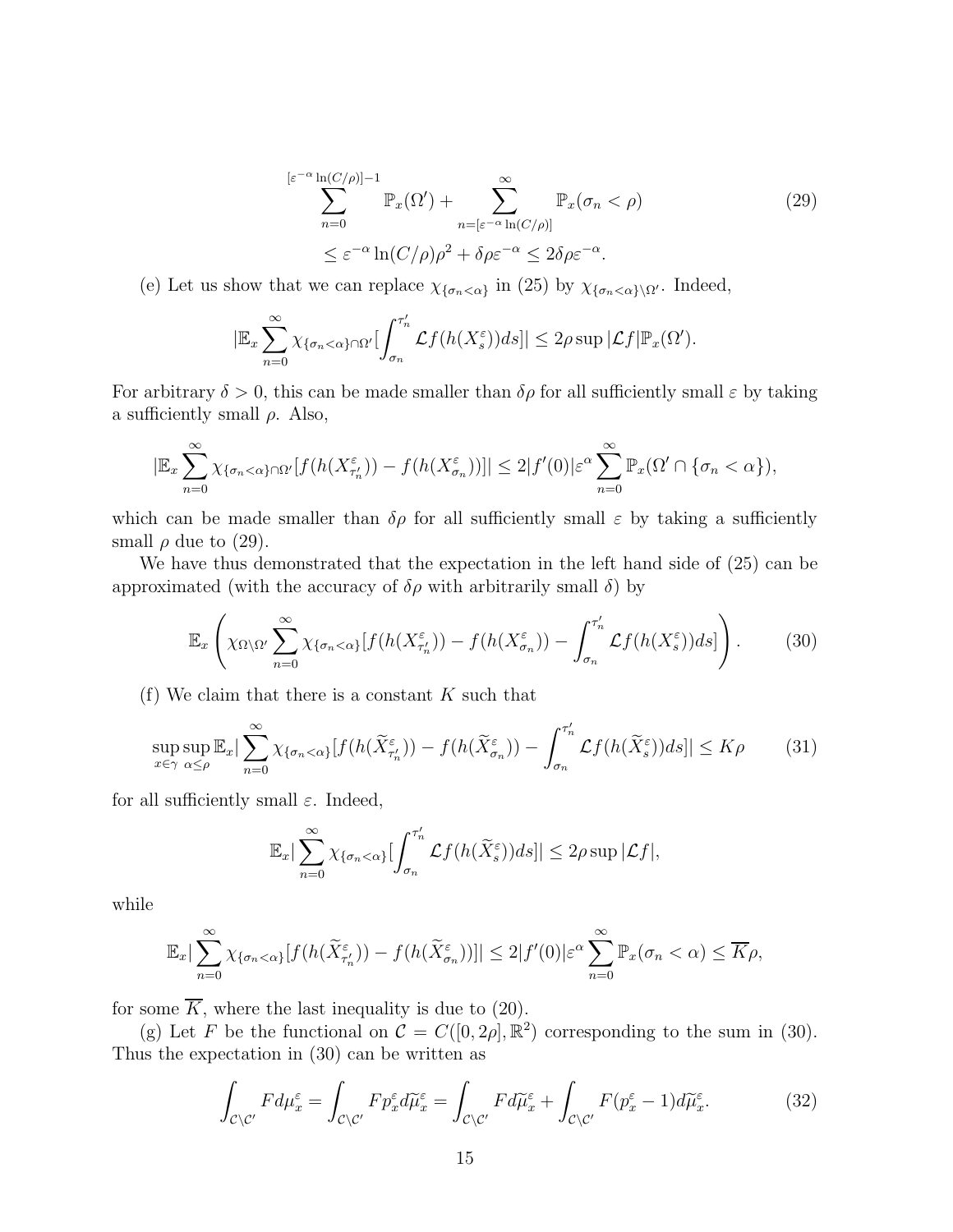The first integral on the right hand side can be made smaller than  $\delta \rho$  for all sufficiently small  $\varepsilon$ . Indeed, the arguments in steps (c), (d) and (e) can be applied to the process  $\bar{X}_{t}^{\varepsilon}$ , and therefore due to (26) the expression in (30) with  $X_t^{\varepsilon}$  replaced by  $X_t^{\varepsilon}$  can be made smaller than  $\delta \rho$ .

Finally, the second integral on the right hand side of (32) can be estimates as follows

$$
|\int_{\mathcal{C}\backslash\mathcal{C}'}F(p_x^\varepsilon-1)d\widetilde{\mu}_x^\varepsilon|\leq c\delta\int_{\mathcal{C}\backslash\mathcal{C}'}|F|d\widetilde{\mu}_x^\varepsilon\leq cK\delta\rho,
$$

where the first inequality follows from the definition of  $\mathcal{C}'$  and the second one from (31). It remains to take a sufficiently small constant  $c$  in  $(28)$ .  $\Box$ 

## **3 Averaging principle for deterministic perturbations**

Recall that the process  $X_t^{\varkappa,\varepsilon}$  is defined in (5), which is different from (7) in that now the terms  $u(X_t^{\varepsilon})dt + \sigma(X_t^{\varepsilon})dW_t$  in the right hand side are replaced by  $\kappa u(X_t^{\varepsilon})dt +$ the terms  $u(\lambda_t)dt + \partial(\lambda_t) dW_t$  in the right has  $\sqrt{\varkappa}\sigma(X_t^{\varepsilon})dW_t$ , where  $\varkappa > 0$  is a small parameter.

Let  $Y_t^{*,\varepsilon} = h(X_t^{*,\varepsilon})$  be the corresponding process on the graph G. In Section 2 we demonstrated that the distribution of  $Y_t^{*,\varepsilon}$  converges, as  $\varepsilon \downarrow 0$ , to the distribution of a limiting process, which will be denoted by  $Z_t^{\varkappa}$ . In this section we show that the distribution of  $Z_t^{\varkappa}$ , in turn, converges to the distribution of a limiting Markov process on  $\mathbb{G}$  when  $\varkappa \downarrow 0$ .

We need additional notations in order to describe the limiting distribution of  $Z_t^{\varkappa}$ . Let

$$
\overline{\varphi}_k = \int_{\gamma_k} \frac{\langle \alpha \nabla H, \nabla H \rangle}{|\nabla H|} dl,
$$

$$
\overline{\psi}_k = 2 \int_{\gamma_k} \frac{\langle \beta, \nabla H \rangle}{|\nabla H|} dl.
$$

Let us recall that  $Z_0^{\varkappa}$  is distributed as  $h(X_0^{\varkappa,\varepsilon})$  (we assume that  $X_0^{\varkappa,\varepsilon}$  does not depend on  $\varepsilon$ ). Denote the generator of  $Z_t^*$  by  $\mathcal{L}^*$ . Recall that  $\mathcal{L}^*$  can be described as follows.

Let  $L_k^{\varkappa} f(h_k) = a_k^{\varkappa}(h_k) f''(h_k) + b_k^{\varkappa}(h_k) f'(h_k)$  be the differential operator on the interior of  $I_k$  with the coefficients

$$
a_k^{\varkappa}(h_k) = \frac{1}{2} (T_k(h_k))^{-1} \int_{\gamma_k(h_k)} \frac{\langle \varkappa \alpha \nabla H, \nabla H \rangle}{|\nabla H|} dl \text{ and}
$$

$$
b_k^{\varkappa}(h_k) = \frac{1}{2} (T_k(h_k))^{-1} \int_{\gamma_k(h_k)} \frac{2\langle \beta + \varkappa u, \nabla H \rangle + \varkappa \alpha \cdot H''}{|\nabla H|} dl,
$$

where

$$
T_k(h_k) = \int_{\gamma_k(h_k)} \frac{1}{|\nabla H|} dl
$$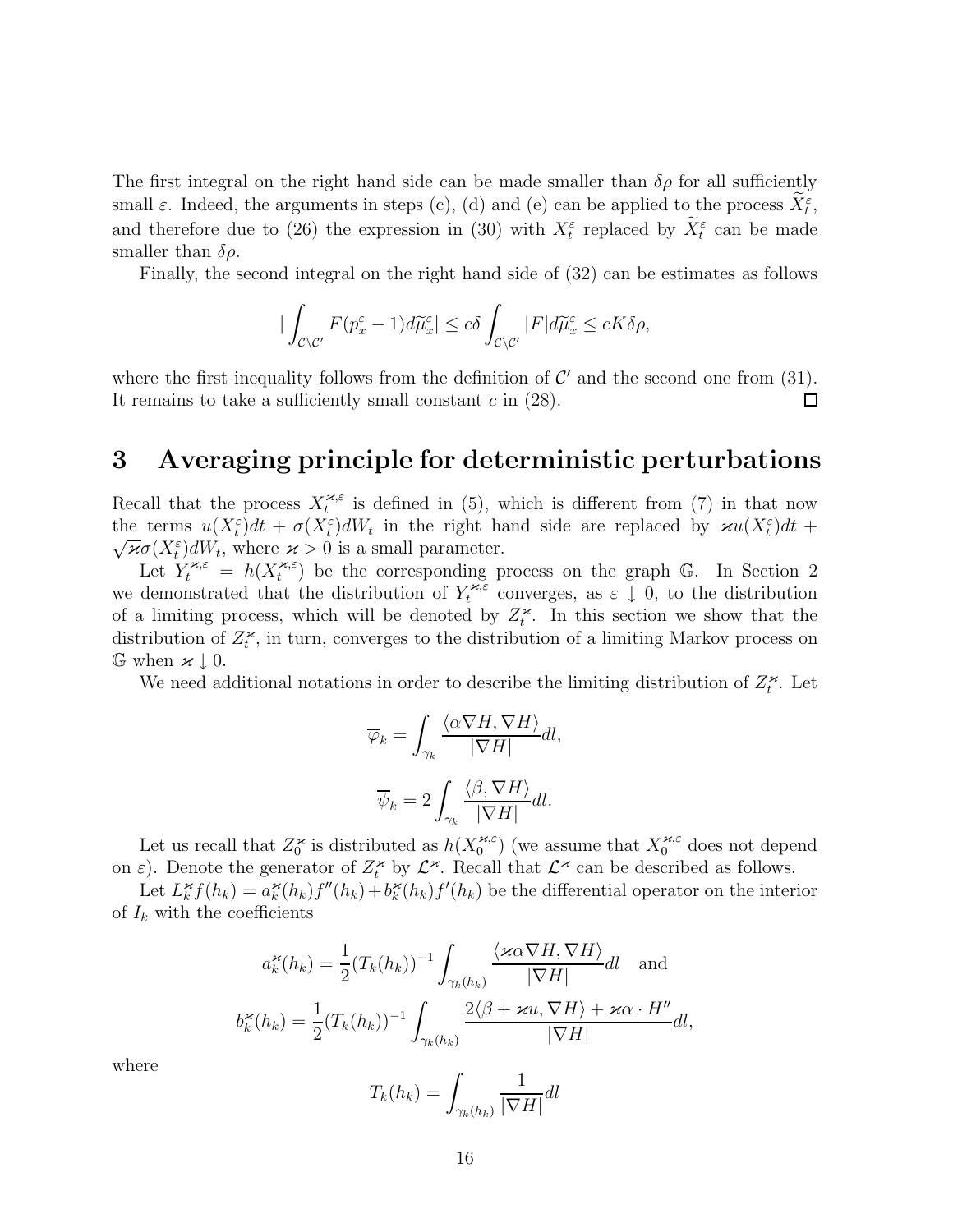is the period of the unperturbed system. Note that

$$
a_k^{\varkappa}(h_k) = \frac{1}{2} (T_k(h_k))^{-1} \varkappa \overline{\varphi}_k (1 + o(1)), \quad |h_k| \downarrow 0,
$$
  

$$
b_k^{\varkappa}(h_k) = \frac{1}{2} (T_k(h_k))^{-1} (\overline{\psi}_k (1 + o(1)) + \varkappa O(\ln(|h_k|))), \quad |h_k| \downarrow 0,
$$

and therefore

$$
\frac{b_k^{\varkappa}(h_k)}{a_k^{\varkappa}(h_k)} = \frac{\overline{\psi}_k}{\varkappa \overline{\varphi}_k} (1 + o(1)) + O(\ln(|h_k|))), \quad |h_k| \downarrow 0. \tag{33}
$$

The domain of  $\mathcal{L}^*$  consists of those functions  $f \in C(\mathbb{G})$  which

(a) Are twice continuously differentiable in the interior of each of the edges;

(b) Have the limits  $\lim_{h_k\to 0} L_k^{\varkappa} f(h_k)$  and  $\lim_{h_k\to (H(M_k)-H(A_k))} L_k^{\varkappa} f(h_k)$  at the endpoints of each of the edges. Moreover, the value of the limit  $q^* = \lim_{h_k \to 0} L_k^* f(h_k)$  is the same for all edges;

(c) Have the limits  $\lim_{h_k \to 0} f'(h_k)$ , and

$$
\varkappa \sum_{k=1}^{n} p_k \lim_{h_k \to 0} f'(h_k) = q^{\varkappa}, \tag{34}
$$

where  $p_k$  are given by (10).

For functions f which satisfy the above three properties, we define  $\mathcal{L}^* f = L_k^* f$  in the interior of each edge, and as the limit of  $L_k^{\star} f$  at the endpoints of  $I_k$ .

We assume that  $\overline{\psi}_k \neq 0$ . Let  $s_k$ ,  $1 \leq k \leq n$ , take values zero and one. We set  $s_k = 1$  if  $\overline{\psi}_k > 0$  and  $M_k$  is a local maximum of H as well as if  $\overline{\psi}_k < 0$  and  $M_k$  is a local minimum of H. Otherwise, we set  $s_k = 0$ . Let

$$
r_k = \left| \frac{s_k p_k \overline{\psi}_k}{\overline{\varphi}_k} \right| = \frac{s_k |\overline{\psi}_k|}{2 \text{Area}(\mathcal{E})}, \quad 1 \le k \le n.
$$

Note that  $r_k$  do not depend on  $\alpha$ . Let  $Z_t$  be the family of processes (that depend on the initial point) on the state space G whose distribution is determined by the following conditions:

(a)  $Z_t$  is a strong Markov family with continuous trajectories;

(b) If  $Z_0 = O$ , where O is the root of G, then the process spends a random time  $\tau$  in O. There is a random variable  $\xi$  that is independent of  $\tau$ , takes values in the set  $\{1, ..., n\}$ , and is such that  $Z_t \in I_{\xi}$  for  $t > \tau$ .

If  $s_k = 0$  for  $1 \leq k \leq n$ , then  $\tau = \infty$ . If  $s_k = 1$  for some k, then  $\tau$  is exponentially distributed with the parameter

$$
\mu = \sum_{k=1}^{n} r_k. \tag{35}
$$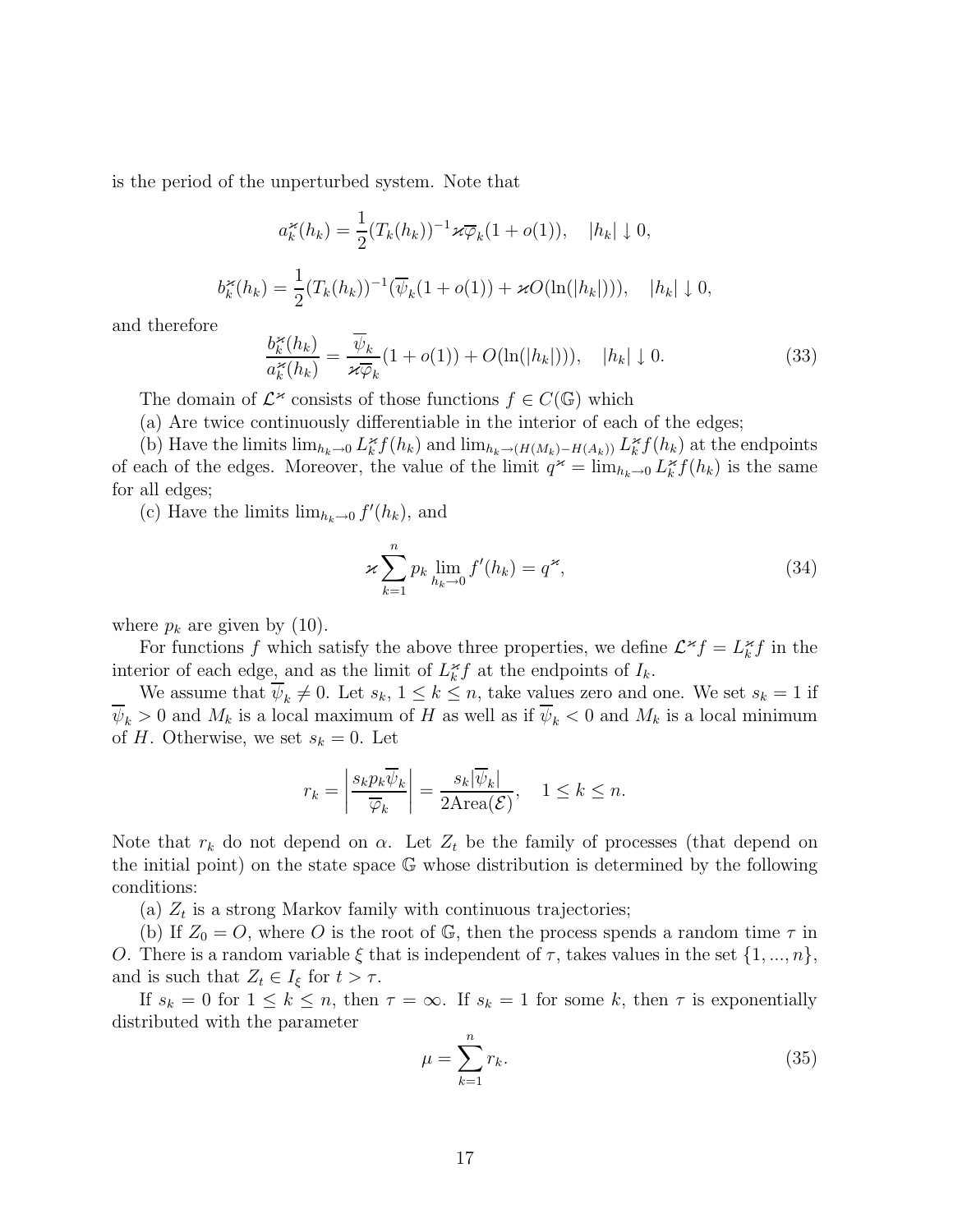If  $s_k = 1$  for some k, then

$$
\mathbb{P}(Z_t \in I_k \text{ for } t > \tau) = r_k \left(\sum_{i=1}^n r_i\right)^{-1}.
$$

(c) If  $Z_0 \in \text{int}(I_k)$ , then  $dZ_t/dt = \overline{b}_k(Z_t)$  for  $t < \sigma$ , where  $\sigma = \text{inf}(t : Z_t = O)$  and

$$
\overline{b}_k(h_k) = b_k^0(h_k) = \frac{1}{2}(T_k(h_k))^{-1} \int_{\gamma_k(h_k)} \frac{2\langle \beta, \nabla H \rangle}{|\nabla H|} dl.
$$

Thus  $Z_t$  moves deterministically along the edge  $I_k$  of the graph with the speed  $\overline{b}_k(h_k)$ . If the process reaches O in finite time (in which case  $s_k = 0$ ), then it either stays at O (if  $s_m = 0, 1 \leq m \leq n$ ) or spends exponential time in O and then continues with deterministic motion away from O along a randomly selected edge (if  $s_m = 1$  for some  $(m).$ 

**Theorem 2.** The measure on  $C([0,\infty),\mathbb{G})$  induced by the process  $Z_t^{\kappa}$  converges weakly to the measure induced by the process  $Z_t$  with the initial distribution  $h(X_0^{\varepsilon})$ .

We would like to underline again that the process  $Z_t$  is defined by the deterministic system (2). The stochastic perturbations are used just for regularization purposes.

The motion of  $Z_t^*$  inside each edge can be understood by standard perturbation theory. Namely, let

$$
0 \leq \delta < \min_{1 \leq k \leq n} |H(A_k) - H(M)|, \quad \sigma^{\varkappa}(\delta) = \inf(t : |Z_t^{\varkappa}| = \delta), \quad \sigma(\delta) = \inf(t : |Z_t| = \delta).
$$

Using the fact that for small  $\varkappa$  we have a small perturbation of the deterministic system  $dZ_t/dt = b_k(Z_t)$ , one can easily obtain the following statements:

For the processes  $Z_t^*$  and  $Z_t$  starting on the edge  $I_k$  with  $|Z_0^*| = |Z_0| = \delta$ ,

if 
$$
\sigma(0) < \infty
$$
, then  $\lim_{\varkappa \downarrow 0} (\sigma^{\varkappa}(0) - \sigma(0)) = 0$  in probability

and for each  $T < \infty$ ,

$$
\lim_{\varkappa \downarrow 0} (\max_{t \le \min(T, \sigma^{\varkappa}(0))} |Z_t^{\varkappa} - Z_t|) = 0 \text{ in probability.}
$$

From here it easily follows that for the process  $Z_t^{\varkappa}$  starting at O

$$
\lim_{\varkappa \downarrow 0} \sigma^{\varkappa}(\delta) = \infty \quad \text{in probability}
$$

if  $r_k = 0$  for all k. It remains to describe the behavior of the process  $Z_t^*$  starting at O till the time it exits a small neighborhood of O in the case when  $r_k \neq 0$  for some k. Thus Theorem 2 will follow from the two lemmas below.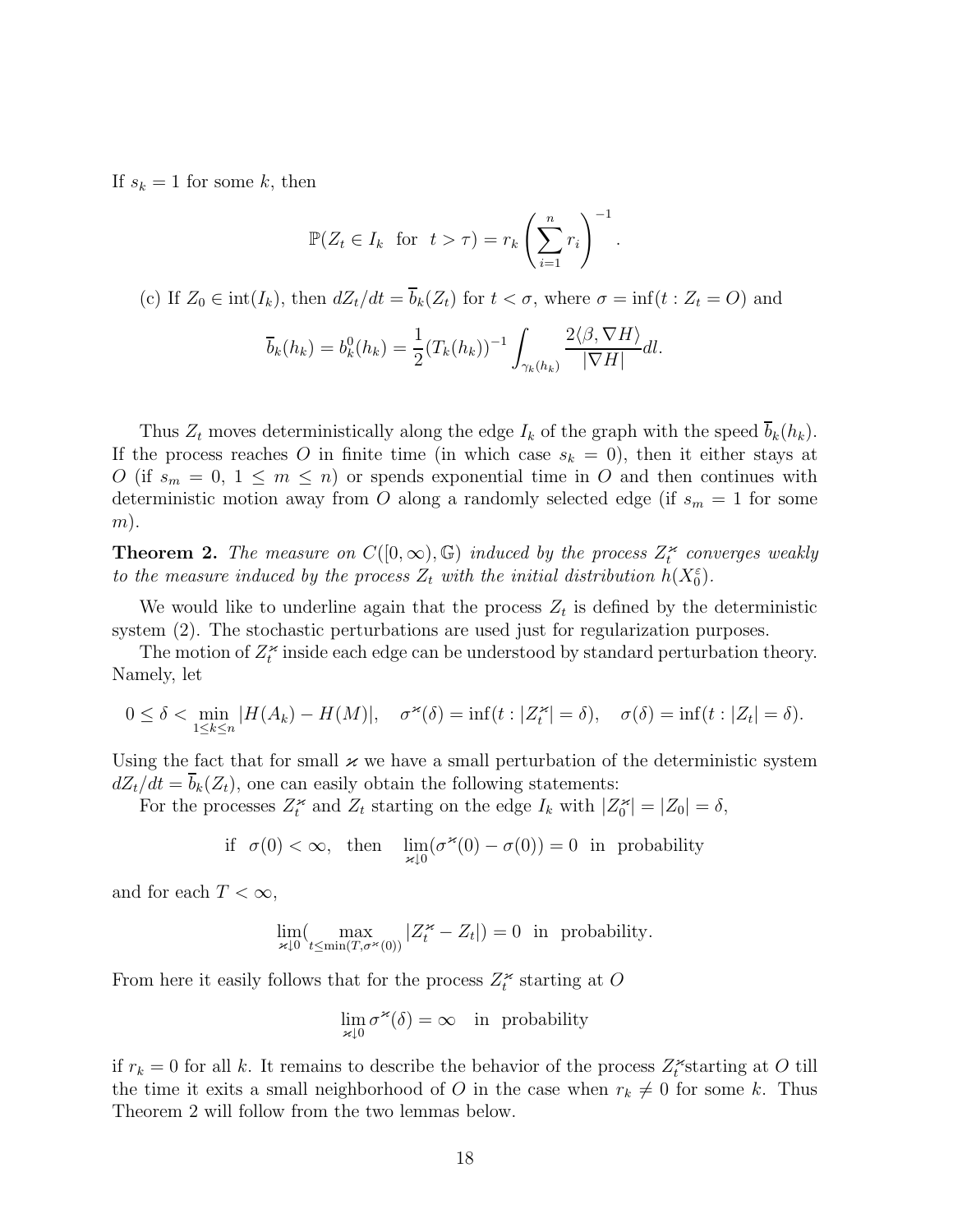**Lemma 3.1.** If  $Z_0^* = O$  and  $r_k \neq 0$  for some k, then

$$
\lim_{\varkappa \downarrow 0} \mathbb{P}(Z_{\sigma^{\varkappa}(\delta)}^{\varkappa} \in I_k) = r_k \left(\sum_{i=1}^n r_i\right)^{-1}.
$$

*Proof.* Let  $\mathbb{G}^{\delta} = \{(i, h_i) \in \mathbb{G} : |h_i| \leq \delta\}$ . Let  $f_{k, \varkappa}(h)$ ,  $h \in \mathbb{G}^{\delta}$ , be the probability that the process  $Z_t^*$  starting at h exits  $\mathbb{G}^{\delta}$  through the point that belongs to  $I_k$ . Thus  $f_{k,\varkappa}$  is a continuous function on  $\mathbb{G}^{\delta}$ , is twice continuously differentiable for  $|h_i| \in (0, \delta)$  and is such that

- (a)  $L_i^{\varkappa} f_{k,\varkappa}(h_i) = 0$  for  $|h_i| \in (0,\delta), 1 \le i \le n;$
- (b) The limits  $\lim_{h_i\to 0} f'_{k,\varkappa}(h_i)$  exist and (34) holds with  $f_{k,\varkappa}$  instead of f and  $q^{\varkappa} = 0$ . (c)  $f_{k,\varkappa}(h_k) = 1$  for  $|h_k| = \delta$ ;  $f_{k,\varkappa}(h_i) = 0$  for  $|h_i| = \delta$  if  $i \neq k$ .

Note that we are interested in the limit  $\lim_{\kappa \downarrow 0} f_{k,\kappa}(O)$ . Assuming that  $f_{k,\kappa}(O)$  is known, we can use the differential relation (a) to find  $f_{i,\varkappa}(h_i)$ ,  $0 \leq |h_i| \leq \delta$ ,  $1 \leq i \leq n$ . Namely,

$$
f_{i,\varkappa}(h_i) = f_{k,\varkappa}(O) + c_{i,\varkappa} \int_0^{h_i} \exp\left(-\int_0^s \frac{b_i^{\varkappa}(u)}{a_i^{\varkappa}(u)} du\right) ds.
$$

The constants  $c_{i,\varkappa}$  can be found from the boundary condition (c) and are equal to

$$
c_{k,\varkappa} = \frac{1 - f_{k,\varkappa}(O)}{I_k(\varkappa)}; \quad c_{i,\varkappa} = \frac{-f_{k,\varkappa}(O)}{I_i(\varkappa)}, \quad i \neq k,
$$

where

$$
I_i(\varkappa) = \int_0^\delta \exp\left(-\int_0^s \frac{b_i^{\varkappa}(u)}{a_i^{\varkappa}(u)} du\right) ds.
$$
 (36)

From (b) we find that  $\sum_{i=1}^{n} p_i c_{i,\varkappa} = 0$ , and therefore

$$
f_{k,\varkappa}(O) = \frac{p_k I_k^{-1}(\varkappa)}{\sum_{i=1}^n p_i I_i^{-1}(\varkappa)}.
$$
\n(37)

From (33) it easily follows that

$$
I_i(\varkappa) = (\varkappa + o(\varkappa)) \frac{\overline{\varphi}_i}{\overline{\psi}_i} \quad \text{when} \quad \varkappa \downarrow 0 \quad \text{if} \quad s_i = 1; \tag{38}
$$

 $I_i(\varkappa) \to \infty$  when  $\varkappa \downarrow 0$  if  $s_i = 0$ . (39)

 $\Box$ 

Substituting this into (37), we obtain the desired result.

The next lemma shows that the distribution of the time spent by the process in a small neighborhood of O is asymptotically exponential with parameter  $\mu$  and that this time is asymptotically independent of which edge it chooses upon exiting from O.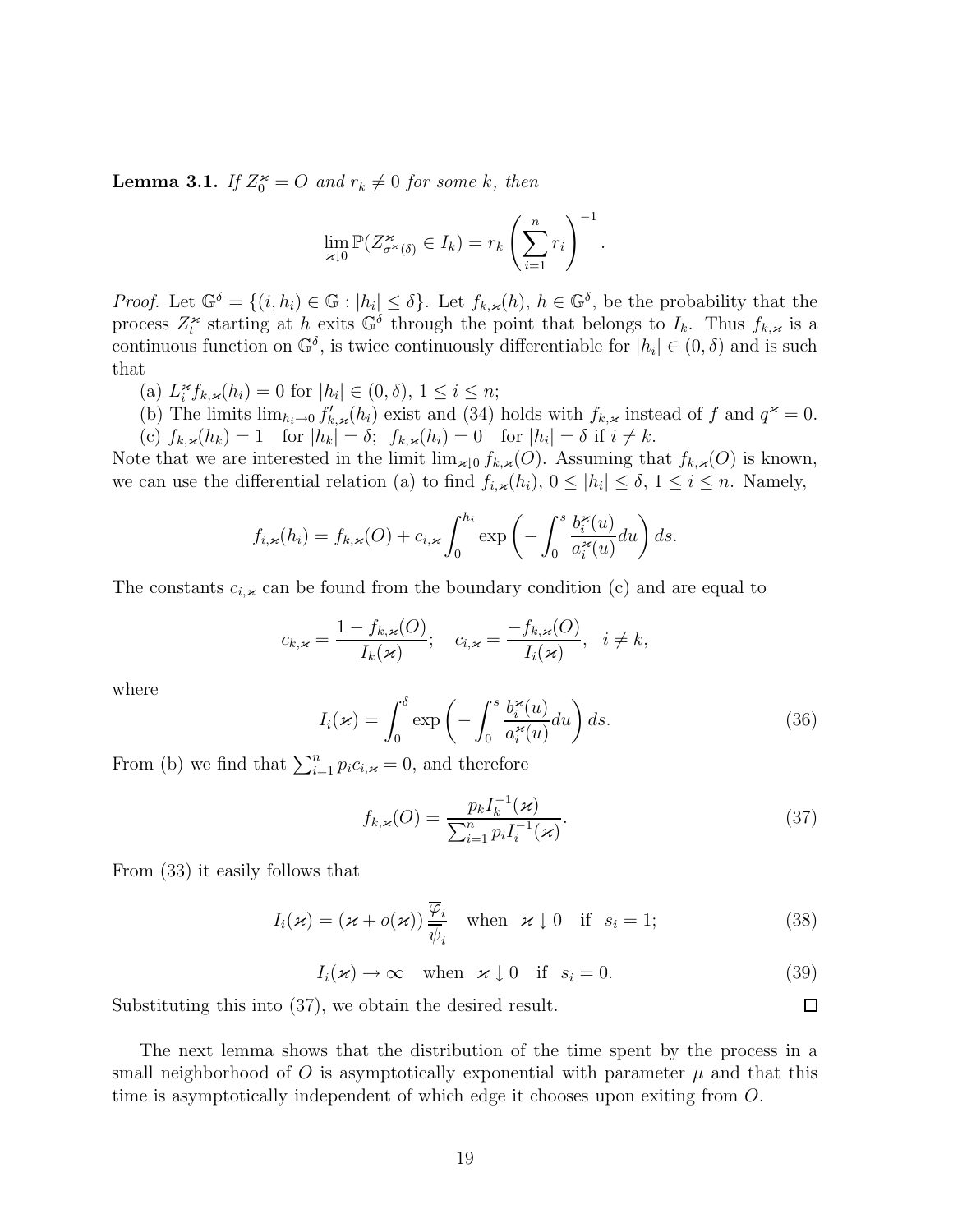**Lemma 3.2.** Let  $\lambda \geq 0$ ,  $Z_0^* = O$  and  $r_k \neq 0$  for some k. Let  $A_m$  denote the event that  $Z^{\kappa}_{\sigma^{\kappa}(\delta)} \in I_m$ . Then

$$
\mathbb{E}\left(\chi_{A_m}\exp(-\lambda\sigma^{\varkappa}(\delta))\right) = \frac{r_m}{\mu + \lambda}(1 + \xi_m(\lambda, \delta, \varkappa)) + \frac{\lambda\eta_m(\lambda, \delta, \varkappa)}{\mu + \lambda},\tag{40}
$$

where  $\mu$  is defined in (35),  $\lim_{\alpha \to 0} \xi_m(\lambda, \delta, \alpha) = 0$  uniformly in  $\lambda \geq 0, \delta < \delta_0$  for some positive  $\delta_0$  and  $\lim_{\delta\downarrow 0} \eta_m(\lambda, \delta, \varkappa)=0$  uniformly in  $\lambda\geq 0, \varkappa<\varkappa_0$  for some positive  $\varkappa_0$ .

In particular

$$
\mathbb{E}\exp(-\lambda \sigma^{\varkappa}(\delta)) = \frac{\mu}{\mu + \lambda} (1 + \xi(\lambda, \delta, \varkappa)) + \frac{\lambda \eta(\lambda, \delta, \varkappa)}{\mu + \lambda}, \tag{41}
$$

where  $\xi$  and  $\eta$  have the same properties as  $\xi_m$  and  $\eta_m$ .

*Proof.* Let us prove (40). Let  $f_{\varkappa}(h)$ ,  $h \in \mathbb{G}^{\delta}$ , be equal to the expectation in the left hand side of (40), where the stopping time  $\sigma^{\varkappa}(\delta)$  is that of the process starting at h instead of O. Then  $f_{\kappa}$  is a continuous function on  $\mathbb{G}^{\delta}$ , is twice continuously differentiable for  $|h_k| \in (0,\delta)$  and is such that

(a)  $L_k^{\varkappa} f_{\varkappa}(h_k) - \lambda f_{\varkappa}(h_k) = 0$  for  $|h_k| \in (0, \delta), 1 \leq k \leq n;$ 

(b) The limits  $\lim_{h_k\to 0} f'_\n\mathcal{F}(h_k)$  exist and (34) holds with  $f_\n\mathcal{F}$  instead of f and  $q^\infty$  replaced by  $\lambda f_{\varkappa}(O)$ .

(c)  $f_{\varkappa}(h_m) = 1$  for  $|h_m| = \delta$ , and  $f_{\varkappa}(h_k) = 1$  for  $|h_k| = \delta$ ,  $k \neq m$ .

Note that we are interested in the asymptotics of  $f_{\varkappa}(O)$  as  $\varkappa \downarrow 0$ . Let us temporarily treat  $\lambda f_{\kappa}$  as a known function, which we denote by  $g_{\kappa}$ . Note that  $g_{\kappa}$  is continuous and  $|g_{\varkappa}|$  is bounded by  $\lambda$ . Then  $f_{\varkappa}(O) = g_{\varkappa}(O)/\lambda$ . From this and the differential relation (a) we can find  $f'_{\varkappa}(h_k)$ ,  $0 \leq |h_k| \leq \delta$ ,  $1 \leq k \leq n$ . Namely,

$$
f'_{\varkappa}(h_k) = \left(\int_0^{h_k} \frac{g_{\varkappa}(s)}{a_k^{\varkappa}(s)} \exp\left(\int_0^s \frac{b_k^{\varkappa}(u)}{a_k^{\varkappa}(u)} du\right) ds + c_{k,\varkappa}\right) \exp\left(-\int_0^{h_k} \frac{b_k^{\varkappa}(s)}{a_k^{\varkappa}(s)} ds\right),\tag{42}
$$

where  $c_{k,\varkappa}$  are constants. From (b) it follows that

$$
\sum_{k=1}^{n} p_k c_{k,\varkappa} = g_{\varkappa}(O)/\varkappa.
$$
\n(43)

Upon integrating (42) from 0 to  $\delta$  and using (c), we obtain

$$
f_{\varkappa}(O) = \delta_{km} - \int_0^{\delta} \left( \int_0^{h_k} \frac{g_{\varkappa}(s)}{a_k^{\varkappa}(s)} \exp\left( \int_0^s \frac{b_k^{\varkappa}(u)}{a_k^{\varkappa}(u)} du \right) ds + c_{k,\varkappa} \right) \exp\left( - \int_0^{h_k} \frac{b_k^{\varkappa}(s)}{a_k^{\varkappa}(s)} ds \right) dh_k =
$$
  

$$
\delta_{km} - \int_0^{\delta} \left( \int_0^{h_k} \frac{g_{\varkappa}(s)}{a_k^{\varkappa}(s)} \exp\left( \int_0^s \frac{b_k^{\varkappa}(u)}{a_k^{\varkappa}(u)} du \right) ds \right) \exp\left( - \int_0^{h_k} \frac{b_k^{\varkappa}(s)}{a_k^{\varkappa}(s)} ds \right) dh_k - c_{k,\varkappa} I_k(\varkappa) =
$$
  

$$
\delta_{km} - J_k(\delta, \lambda, \varkappa) - c_{k,\varkappa} I_k(\varkappa),
$$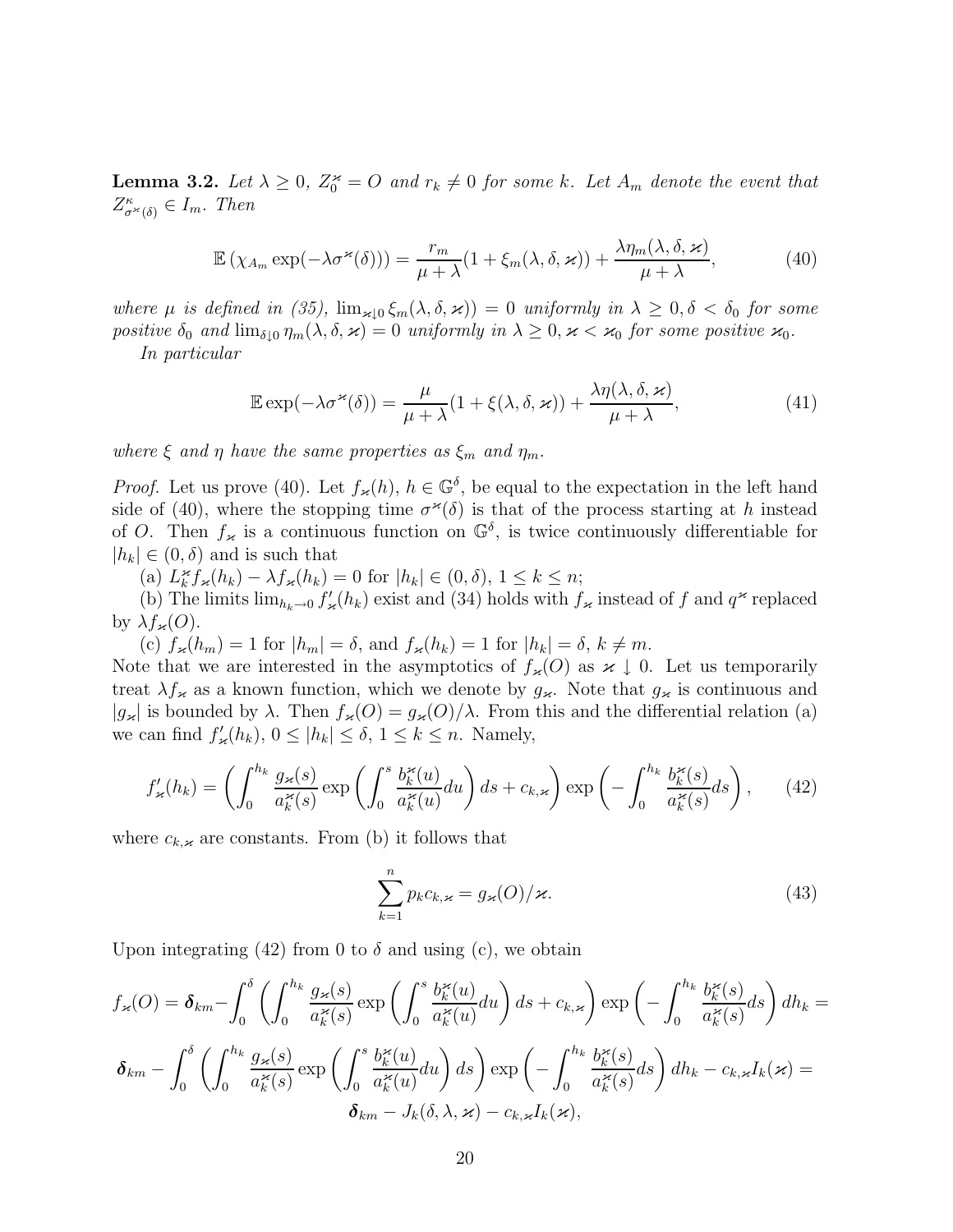where

$$
J_k(\delta,\lambda,\varkappa) = \int_0^\delta \left( \int_0^{h_k} \frac{g_\varkappa(s)}{a_k^\varkappa(s)} \exp\left( \int_0^s \frac{b_k^\varkappa(u)}{a_k^\varkappa(u)} du \right) ds \right) \exp\left( -\int_0^{h_k} \frac{b_k^\varkappa(s)}{a_k^\varkappa(s)} ds \right) dh_k, \quad (44)
$$

 $I_k(\varkappa)$  was defined in (36) and  $\delta_{km}$  equals 1 if  $k = m$  and 0 otherwise. Let us multiply both sides of this equality by  $p_k/I_k(\kappa)$  and take the sum in k. Upon using (43), we obtain

$$
f_{\varkappa}(O)\sum_{k=1}^n \frac{p_k}{I_k(\varkappa)} = \frac{p_m}{I_m(\varkappa)} - \sum_{k=1}^n \frac{p_k J_k(\delta, \lambda, \varkappa)}{I_k(\varkappa)} - \frac{\lambda f_{\varkappa}(O)}{\varkappa}.
$$

This is a linear equation on  $f_{\varkappa}(O)$ . Solving it, we obtain

$$
f_{\varkappa}(O) = \left(\sum_{k=1}^n p_k I_k(\varkappa) + \frac{\lambda}{\varkappa}\right)^{-1} \frac{p_m}{I_m(\varkappa)} + \left(\sum_{k=1}^n \frac{p_k}{I_k(\varkappa)} + \frac{\lambda}{\varkappa}\right)^{-1} \sum_{k=1}^n \frac{p_k J_k(\delta, \lambda, \varkappa)}{I_k(\varkappa)}.
$$

By (38) and (39), the first term on the right hand side converges, as  $\varkappa \downarrow 0$ , to  $r_m/(\mu + \lambda)$ . It remains to show that

$$
\lim_{\delta \downarrow 0} \frac{\varkappa J_k(\delta,\lambda,\varkappa)}{I_k(\varkappa)} = 0
$$

for each k. When k is such that  $s_k = 0$ , we use the fact that by (33)

$$
\int_0^{h_k} \frac{g_{\varkappa}(s)}{\lambda} \frac{\varkappa}{a_k^{\varkappa}(s)} \exp\left(\int_0^s \frac{b_k^{\varkappa}(u)}{a_k^{\varkappa}(u)} du\right) ds
$$

converges to zero when  $\delta \downarrow 0$ , while the second factor inside the integral in (44) is the same as the integrand in the definition of  $I_k(\varkappa)$ . When  $s_k = 1$ , we rewrite  $J_k$  as follows

$$
J_k(\delta, \lambda, \varkappa) = \int_0^\delta \left( \int_0^{h_k} \frac{g_\varkappa(s)}{a_k^\varkappa(s)} \exp\left(-\int_s^{h_k} \frac{b_k^\varkappa(u)}{a_k^\varkappa(u)} du\right) ds\right)
$$

and again use (33) to show that  $J_k(\delta, \lambda, \varkappa)$  tends to zero when  $\delta \downarrow 0$ . This proves (40). Now  $(41)$  follows from  $(40)$  by summing over m.  $\Box$ 

Finally, as it was already mentioned, the case where some of the periodic components contains saddles could be treated using the analysis of [4]. Namely the limit process is still Markov. Upon reaching a vertex corresponding to a saddle point the process instantly chooses one of the edges where the averaged field points inside the edge and the probability to choose the edge k is proportional to  $|\psi_k|$ .

**Acknowledgements**: While working on this article, D. Dolgopyat was supported by NSF grant DMS-0854982, M. Freidlin was supported by NSF grants DMS-0803287 and DMS-0854982 and L. Koralov was supported by NSF grants DMS-0706974 and DMS-0854982.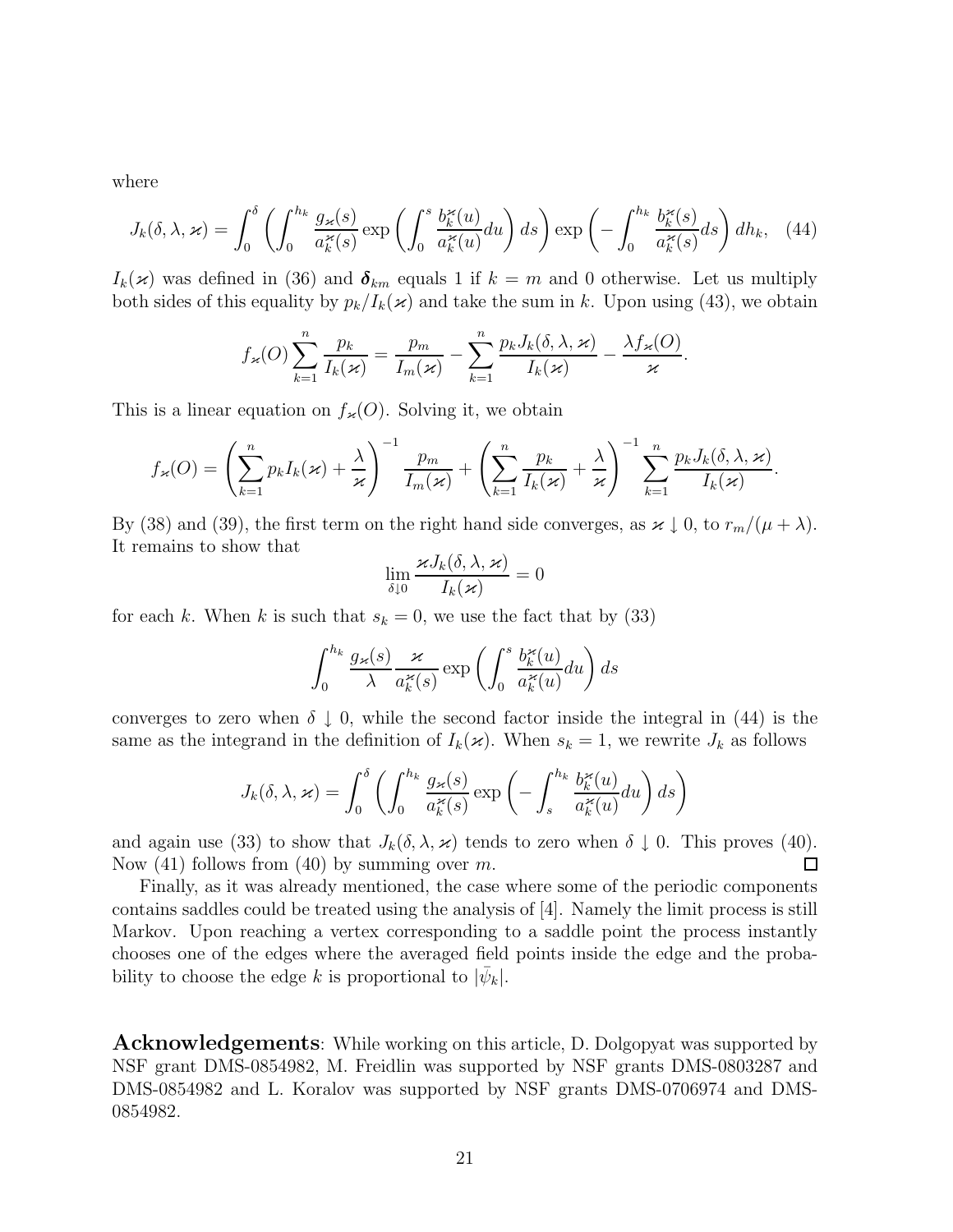## **References**

- [1] Arnold V. I. Topological and ergodic properties of closed 1-forms with incommensurable periods, Funct. Anal. Appl. **25** (1991), no. 2, 81–90.
- [2] Arnold V. I. Mathematical Methods of Classical Mechanics, Springer (1989).
- [3] Berestycki H., Hamel F., Nadirashvili N., Elliptic eigenvalue problems with large drift and applications to nonlinear propagation phenomena, Comm. Math. Physics 253 (2005) 451-480.
- [4] Brin M., Freidlin M. On stochastic behavior of perturbed Hamiltonian systems, Ergodic Theory and Dynamical Systems (2000), **20**, 55-76.
- [5] Constantin P., Kisilev A., Ryzhik L., Zlatos A., Diffusion and mixing in fluid flow, Annals of Math. 168 (2008), 643-674.
- [6] Dolgopyat D., Koralov L. Averaging of Hamiltonian Flows with an Ergodic Component The Annals of Probability, 2008, Vol 36, No 6, 1999-2049.
- [7] Dolgopyat D., Koralov L. Averaging of incompressible flows on two-dimensional surfaces preprint.
- [8] Franke B., Integral inequalities for the fundamental solutions of diffusions on manifolds with divergence free drift, Mathematiche Zeitschrift, 246, 373-403 (2004).
- [9] Freidlin M. I. Markov Processes and Differential Equations: Asymptotic Problems Lectures in Mathematics, ETH Zurich. Birkhauser, Basel, 1996.
- [10] Freidlin M. I., Wentzell A. D. Diffusion processes on graphs and averaging principle, Annals of Probability, 21, 4, pp 2215-2245.
- [11] Freidlin M. I., Wentzell A. D. Random Perturbations of Dynamical Systems, 2-nd edition, Springer, 1998.
- [12] Khanin K. M., Sinai Ya. G. Mixing of some classes of special flows over rotations of the circle, Funct. Anal. Appl. **26** (1992), no. 3, 155–169.
- [13] Hasminskii R. Z. On the principle of averaging the It's stochastic differential equations. (Russian) Kybernetika (Prague) 4 1968 260–279.
- [14] Koralov L. Random Perturbations of 2-dimensional Hamiltonian Flows, Probab. Theory and Related Fields. **129**, (2004), 37-62.
- [15] Mandl P. Analytical Treatment of One-Dimensional Markov Provesses, Springer-Verlag, 1968.